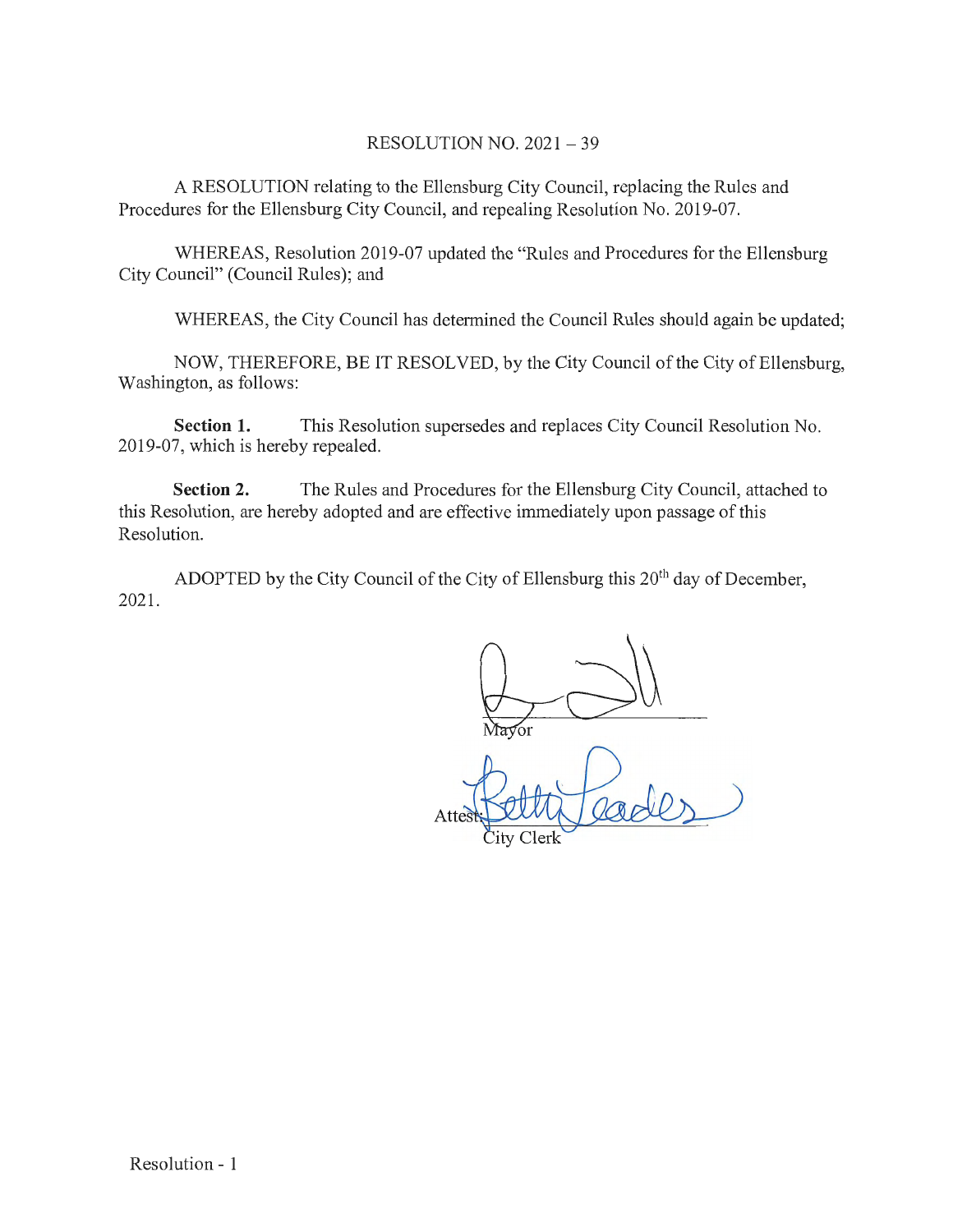# **City of Ellensburg City Council Rules of Procedure December 20, 2021**

## **TABLE OF CONTENTS**

- 1. General Rules
	-
	- 1.1 Authority<br>1.2 Meetings Meetings to be Public
	- 1.3 Quorum
	-
	- 1.4 Roll Call Absences<br>1.5 Records of Council F Records of Council Proceedings
	- 1.6 Right of Floor
	- 1.7 Remote Attendance
	- 1.8 Rules of Order
- 2. Types of Meetings
	- 2.1 Regular Meetings
	- 2.2 Special Meetings<br>2.3 Study Sessions a
	- **Study Sessions and Workshops**
	- 2.4 Emergency Meetings
	- 2.5 Executive Sessions
	- 2.6 Council Contact Outside an Official Meeting

## 3. Conduct of Meetings

- 3.1 The Mayor Election
- 3.2 Call to Order
- 3.3 Preservation of Order
- 3.4 Points of Order
- 3.5 Questions to be Stated
- 3.6 Mayor Powers
- 3.7 Reading of Minutes

## 4. Order of Business and Agenda

- 4.1 Flag Salute.
- 4.2 Call to Order Roll Call
- 4.3 Proclamations
- 4.4 Awards and recognitions
- 4.5 Approval of regular agenda
- 4.6 Consent agenda
- 4.7 Petitions, protests, and communications
- 4.8 Citizen comment on non-agenda issues
- 4.9 Business requiring public hearings
- 4.10 Introduction and adoption of resolutions and ordinances
- 4.11 Unfinished business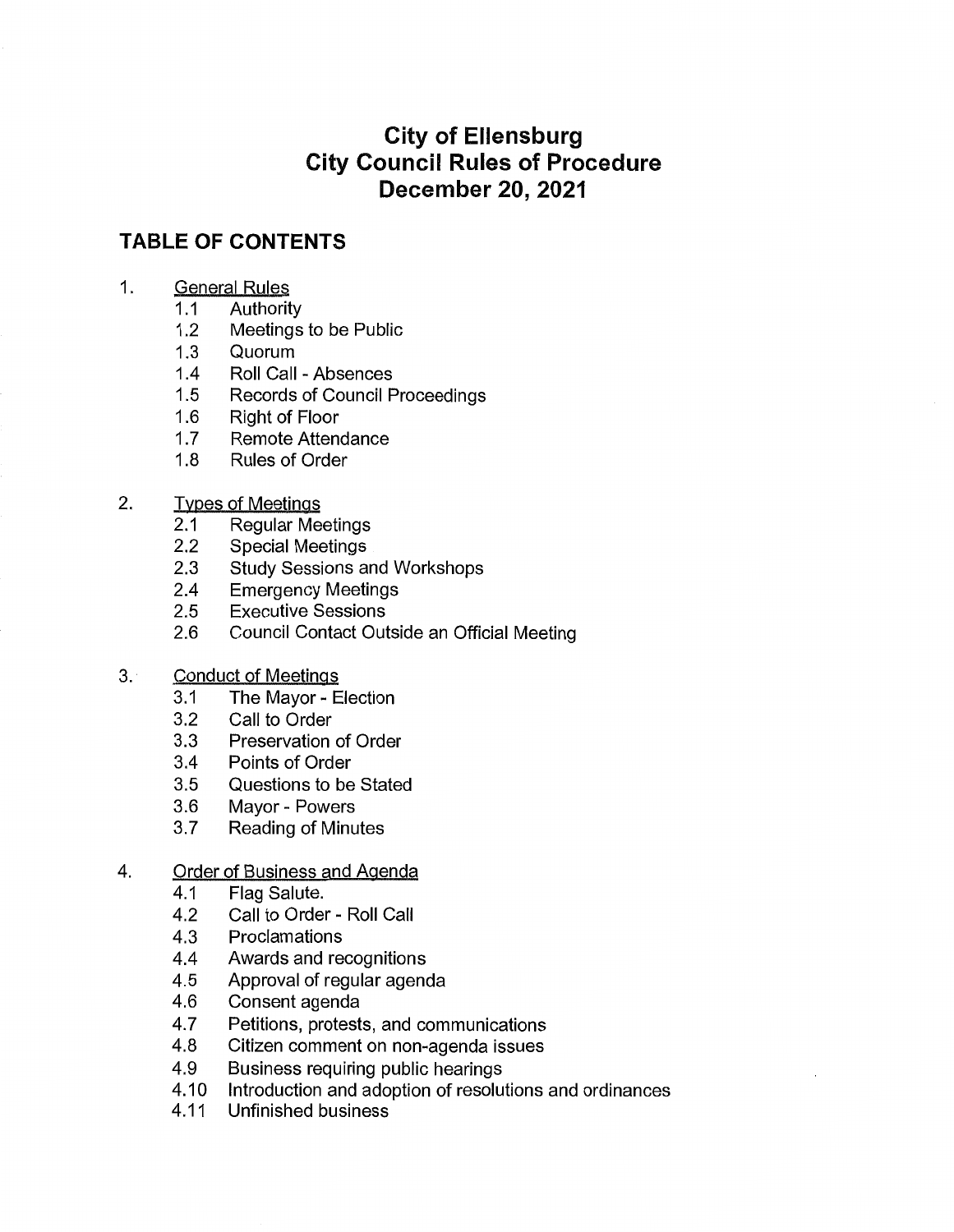- 4.12 New business<br>4.13 Miscellaneous
- **Miscellaneous**
- 4.14 Executive session
- 4.15 Adjournment
- 5. Agenda Preparation
	- 5.1 Preparation
	- 5.2 Placement of Agenda Items
	- 5.3 Completion
	- 5.4 Availability
	- 5.5 Agenda Retention
- 6. Comments and Debates of the Council
	- 6.1 Rules of Debate
	- 6.2 Getting the Floor Improper References to be Avoided
	- 6.3 Interruptions
	- 6.4 Courtesy
	- 6.5 Privilege of Closing Debate
	- 6.6 Motion to Reconsider
	- 6.7 Remarks of Councilmember When Entered in Minutes
	- 6.8 Synopsis of Debate When Entered in Minutes
- 7. Duties and Privileges of Citizens
	- 7 .1 Meeting Participation and Addressing the Council
	- 7 .2 Public Comment on Matters Before the Council
	- 7.3 Written Communications
	- 7.4 Designation of Sergeant-at-Arms
- 8. Council Actions
	- 8.1 Ordinances
	- 8.2 Resolutions
	- 8.3 Proclamations
	- 8.4 Motions
	- 8.5 Protests of Council Action
- 9. Ordinances, Resolutions and Motions
	- 9.1 Preparation of Ordinances
	- 9.2 Prior Review by Administrative Staff
	- 9.3 Introducing for Passage or Approval
	- 9.4 Resolution
	- 9.5 Voting and Motions
	- 9.6 Filing with Clerk
	- 9.7 Waiver of Rules/Effect
- 10. Creation of Committees. Boards and Commissions
	- 10.1 Citizen Committees, Boards and Commissions
	- 10.2 Types of Committees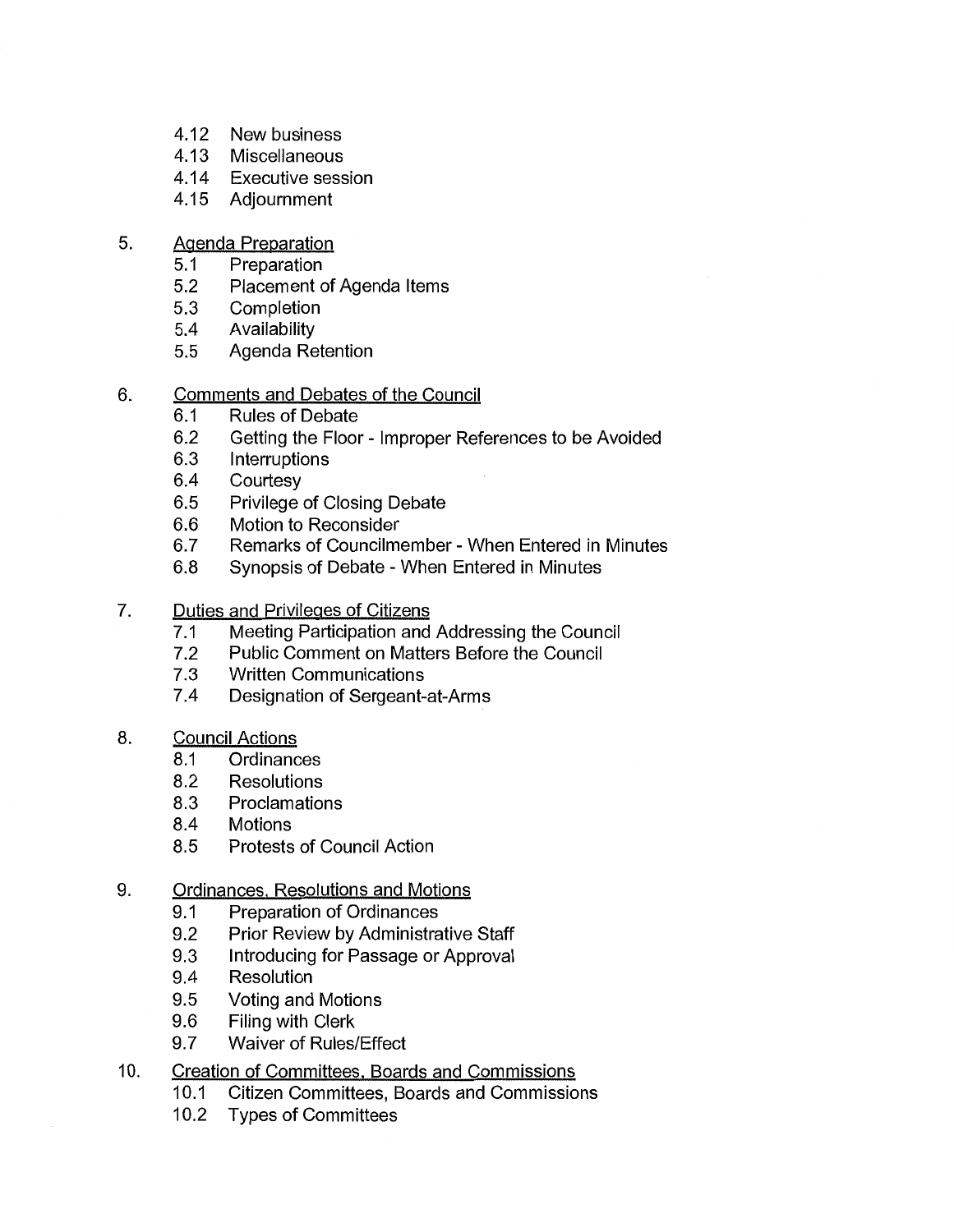- 10.3 Membership and Selection
- 10.4 Attendance
- 10.5 Removal of Members of Committees, Boards and Commissions
- 10.6 Formal Reports of Committees, Boards and Commissions
- 10.7 Hybrid Meetings

## 11. **Internet and Electronic Resources - Equipment Use**

- 11.1 Policy
- 11.2 Use of Electronic Communication and Internet during Council Meetings
- 11.3 Public Records<br>11.4 Open Public Me
- **Open Public Meetings**
- 11.5 Public Records and Open Public Meetings Act Training
- 11.6 The Appearance of Fairness Doctrine
- 11.7 Electronic Communications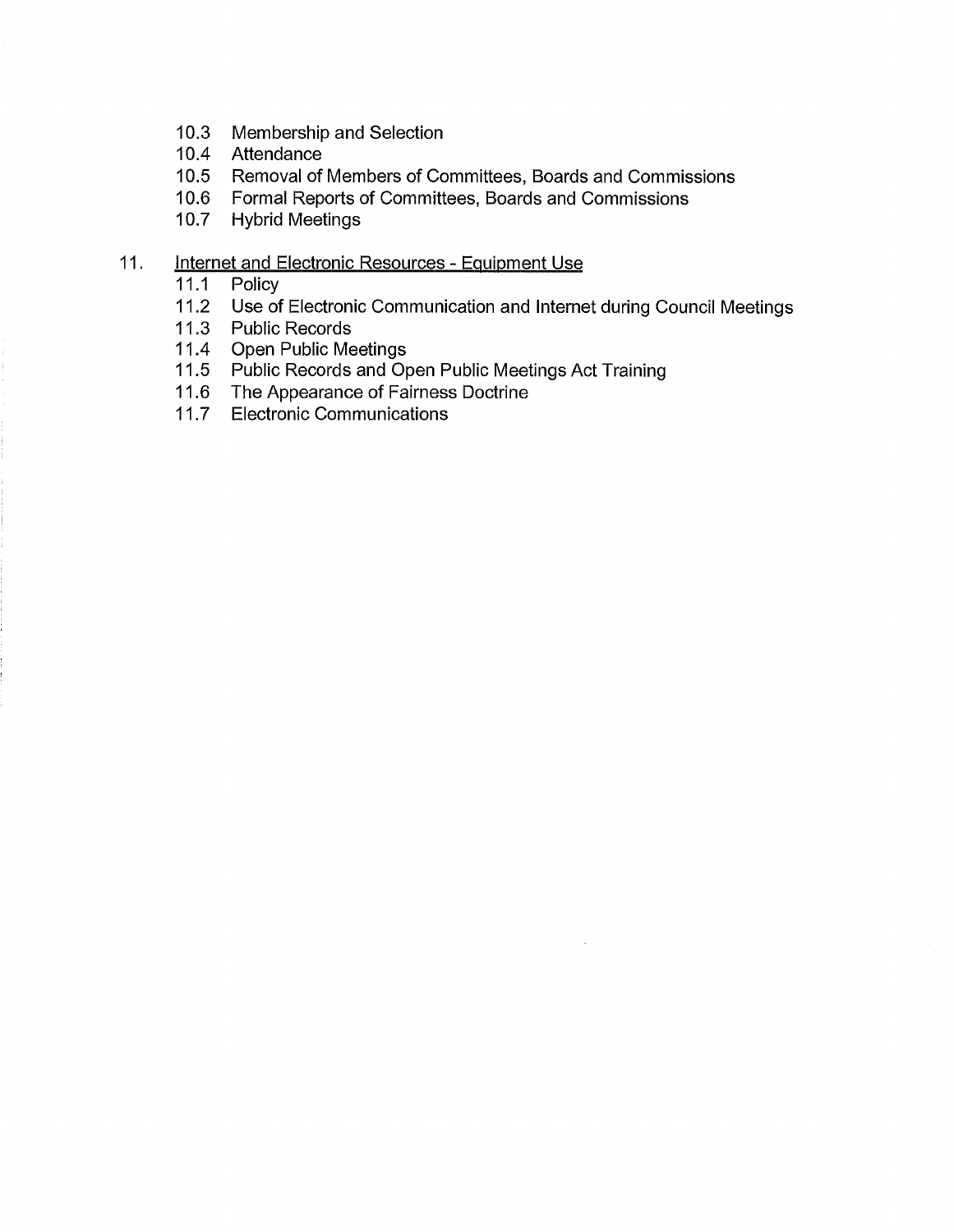## 1. General Rules

1.1 Authority. The Ellensburg City Council hereby establishes the following procedures for the conduct of Council meetings, proceedings, and business. These procedures shall be in effect upon adoption by the Council and until such time as they are amended or new procedures are adopted in the manner provided in these rules.

1.2 Meetings to be Public. The meetings of the Council shall be open to the public with the exception of executive or exempt sessions for certain limited topics (as defined in Chapter 42.30 RCW). The Council minute book shall be open to public inspection and the minutes shall be available on the City's website.

1.3 Quorum. A majority of four councilmembers shall be required to be in attendance to constitute a quorum at any regular or special meeting of the Council. In the absence of a quorum, the Mayor or Mayor pro tempore, at the instance of any three (3) members present, may compel the attendance of absent members.

1.4 Roll Call - Absences. Before proceeding with the business of the Council, the City Clerk or their deputy shall call the roll of the members, and the names of those present shall be entered in the minutes. A Councilmember may be excused from the meeting by contacting the Mayor prior to the meeting and stating the reason for their inability to attend the meeting. If the Councilmember is unable to contact the Mayor, the Councilmember shall contact the Mayor pro tempore, the City Clerk or Deputy City Clerk, who shall convey the message to the Mayor. The Mayor shall inform the Council of the Councilmember's absence, state the reason for such absence and inquire if there is a motion to excuse the member. Upon passage of such motion by a majority of Councilmembers present, the absent Councilmember shall be considered excused and the Clerk will make an appropriate notation in the minutes. If the motion is not passed, the Clerk will note in the minutes that the absence is unexcused.

1.5 Records of Council Proceedings. The City Clerk shall record all business transacted at a Council meeting. In recording Council minutes, the Clerk, in addition to the names of the Councilmembers in attendance, shall record the names of all city officials or employees in attendance at the Council meeting and all persons who have addressed the Council.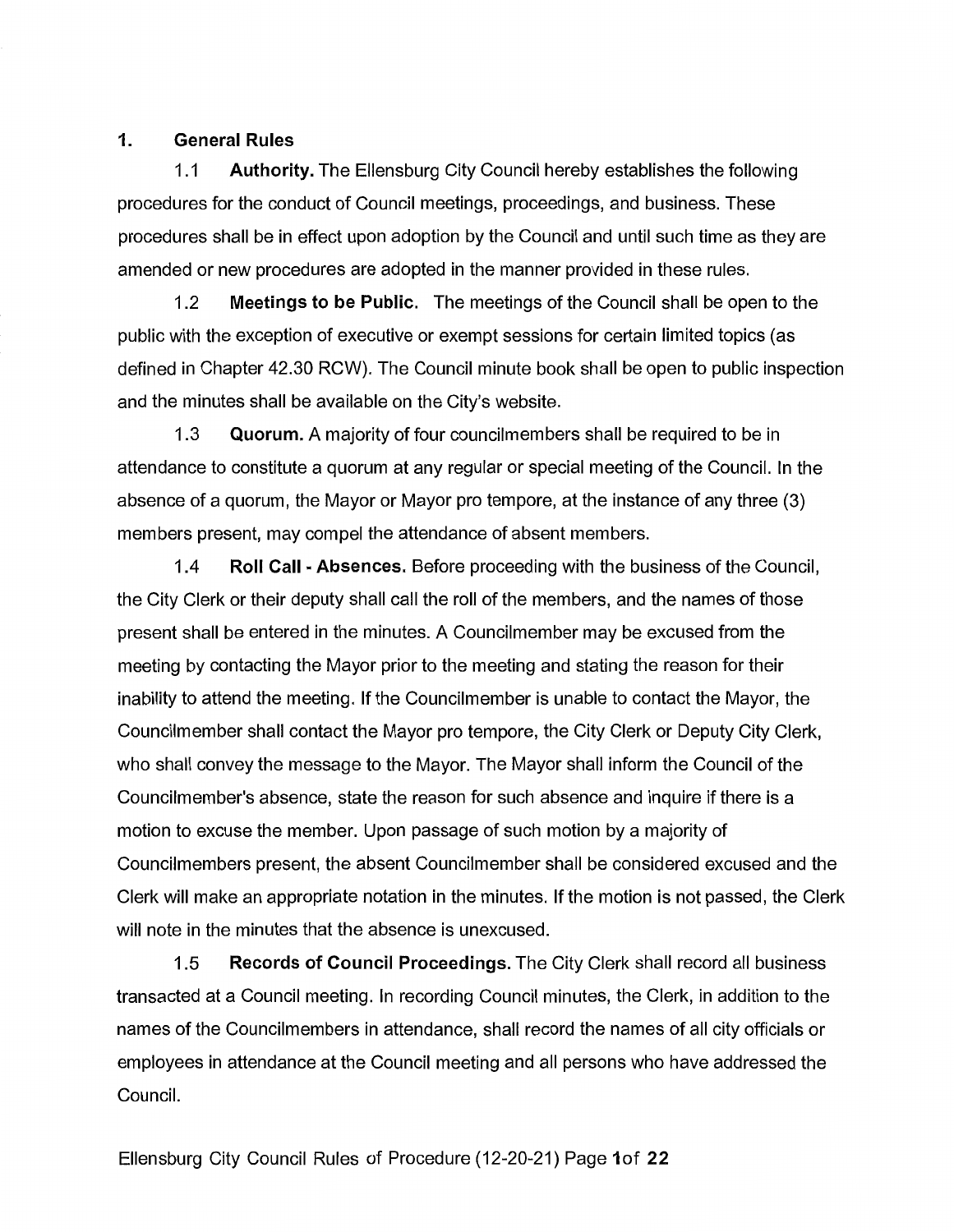1.6 **Right of Floor.** Any Councilmember desiring to speak shall be recognized by the presiding officer and shall confine remarks to one subject under consideration or to be considered. Minutes of all proceedings of the Council shall be kept by the City Clerk and shall be entered in a book constituting the official record of the Council.

1.7 **Remote Attendance.** Councilmembers may appear at a Council meeting via video conferencing or telephone ("remote attendance") when approved by the Mayor or Mayor pro tempore, or if remote attendance is required by reason of legislative or governor's proclamation/order, or other emergency order enacted by Council.

1.8 **Rules of Order.** Robert's Rules of Order Newly Revised shall be the guideline procedures for the proceedings of the Council. If there is a conflict, these rules shall apply.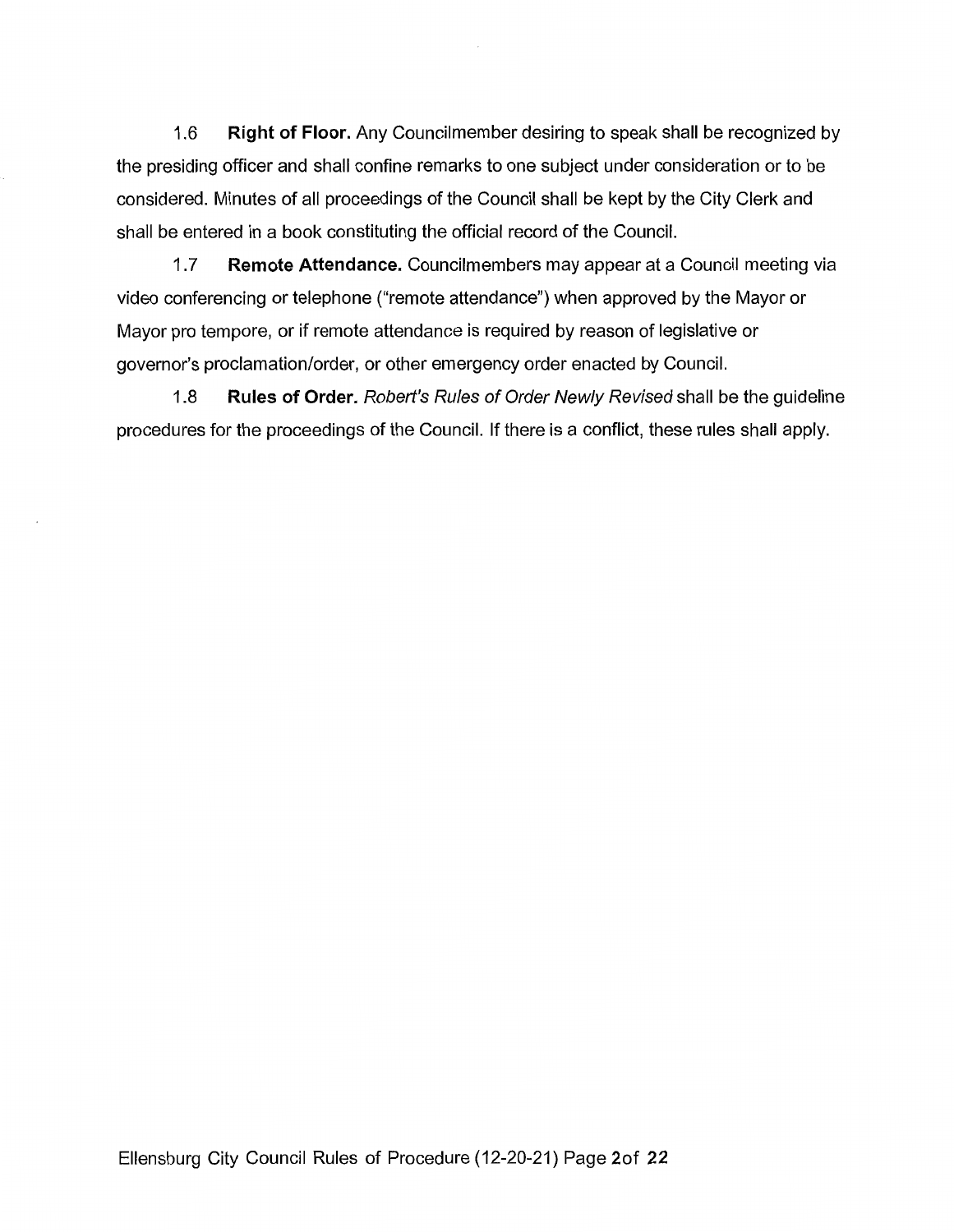## **2. Types of Meetings**

2.1 **Regular Meetings.** The City Council shall hold regular meetings on the first and third Mondays of each month at 7:00 p.m. and will adjourn no later than 11 p.m. To continue past this time of adjournment, a majority of the Council must concur. If the day fixed for any regular meeting of the Council falls upon a day designated by law as a legal or national holiday, such meeting shall be held at the same hour on the next succeeding day not a holiday. The Council may reschedule regular meetings to a different date or time by motion. The location of the meetings shall be the Council Chambers at City Hall, 501 N. Anderson Street, unless specified otherwise by a majority vote of the Council, legislative proclamation, governor's proclamation/order, or other emergency order. All regular and special meetings shall be public.

2.2 **Special Meetings.** The City Clerk, upon request of the Mayor or by a majority of the Council shall call special meetings of the Council for the purpose of conducting official action. Notice shall be given at least 24 hours in advance as required by RCW 42.30.080. Notice may be provided to each member of the Council by telephone, email, regular mail or otherwise, of the special meeting.

2.3 **Study Session and Workshops.** The Council may meet informally in study sessions and workshops (open to the public), at the call of the Mayor or by a majority of the Council, to review forthcoming programs of the city, receive progress reports on current programs or projects, receive other similar information from city department heads or conduct procedures workshops, provided that all discussions and conclusions thereon shall be informal and do not constitute final action of the Council.

2.4 **Emergency Meetings.** An emergency meeting is a Special Council meeting called without 24-hour notice. An emergency meeting deals with an emergency involving injury or damage to persons or property or the likelihood of such injury or damage when time requirements of a 24-hour notice would make notice impractical and increase the likelihood of such injury or damage. Emergency meetings may be called by the Mayor as provided by RCW 42.30.070. The Council minutes will indicate the reason for the emergency.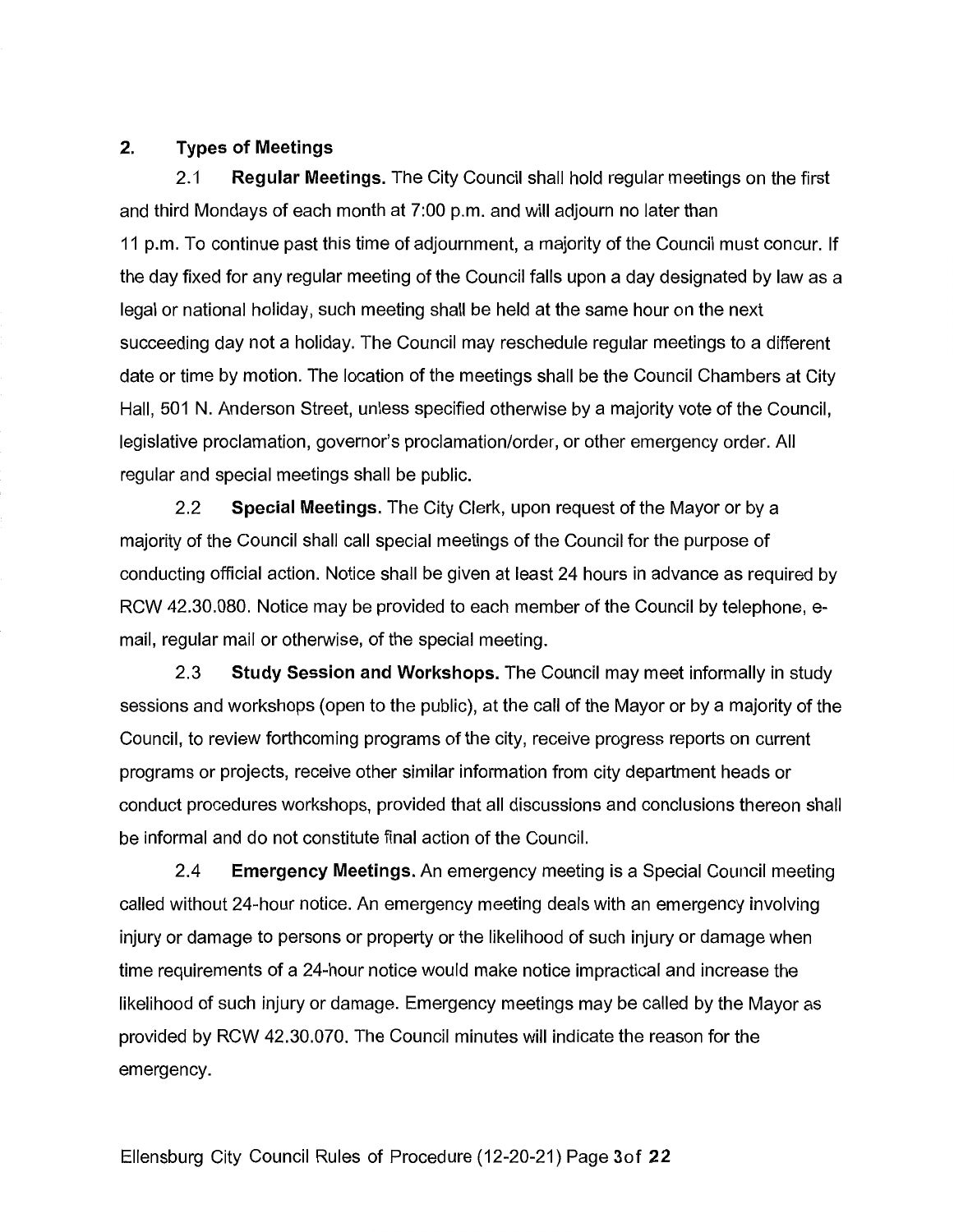2.5 **Executive Sessions.** An executive session is a Council meeting that is closed except to the Council, City Manager, City Attorney and authorized staff members and/or consultants authorized by the Mayor. The public is restricted from attendance. Executive sessions may be held during Regular or Special council meetings and will be announced by the Mayor.

a. Executive Session subjects are limited to matters authorized pursuant to Ch. 42.30 RCW, including but not limited to considering real property acquisition and sale, public bid contract performance, complaints against public officers and employees, public employment applications and public employee evaluation, elective office appointments, and attorney-client discussions regarding agency enforcement actions, litigation, or threatened litigation.

b. Before convening in executive session, the Presiding Officer shall publicly announce the purpose for excluding the public from the meeting place, the anticipated time when the executive session will be concluded, and whether any action is anticipated to be taken following the executive session. Should the executive session require more time, a public announcement shall be made extending the meeting for a time certain. Should the executive session end prior to the time specified. Council may reconvene to formally adjourn, if appropriate. If action is required, the Council may not take action until the specified time has lapsed.

c. At the conclusion of the executive session, if appropriate, the public meeting will reconvene to formally adjourn the meeting, for taking action on the item resulting from the executive session if properly noticed, or to continue the meeting.

2.6 **Council Contact Outside an Official Meeting.** Generally, Councilmembers have the same freedoms of association as any other citizen. Councilmembers must take great care when present at the same social, unofficial functions, or in any public setting to refrain from engaging in any activity which could be interpreted as de facto deliberation or action on a matter of city business.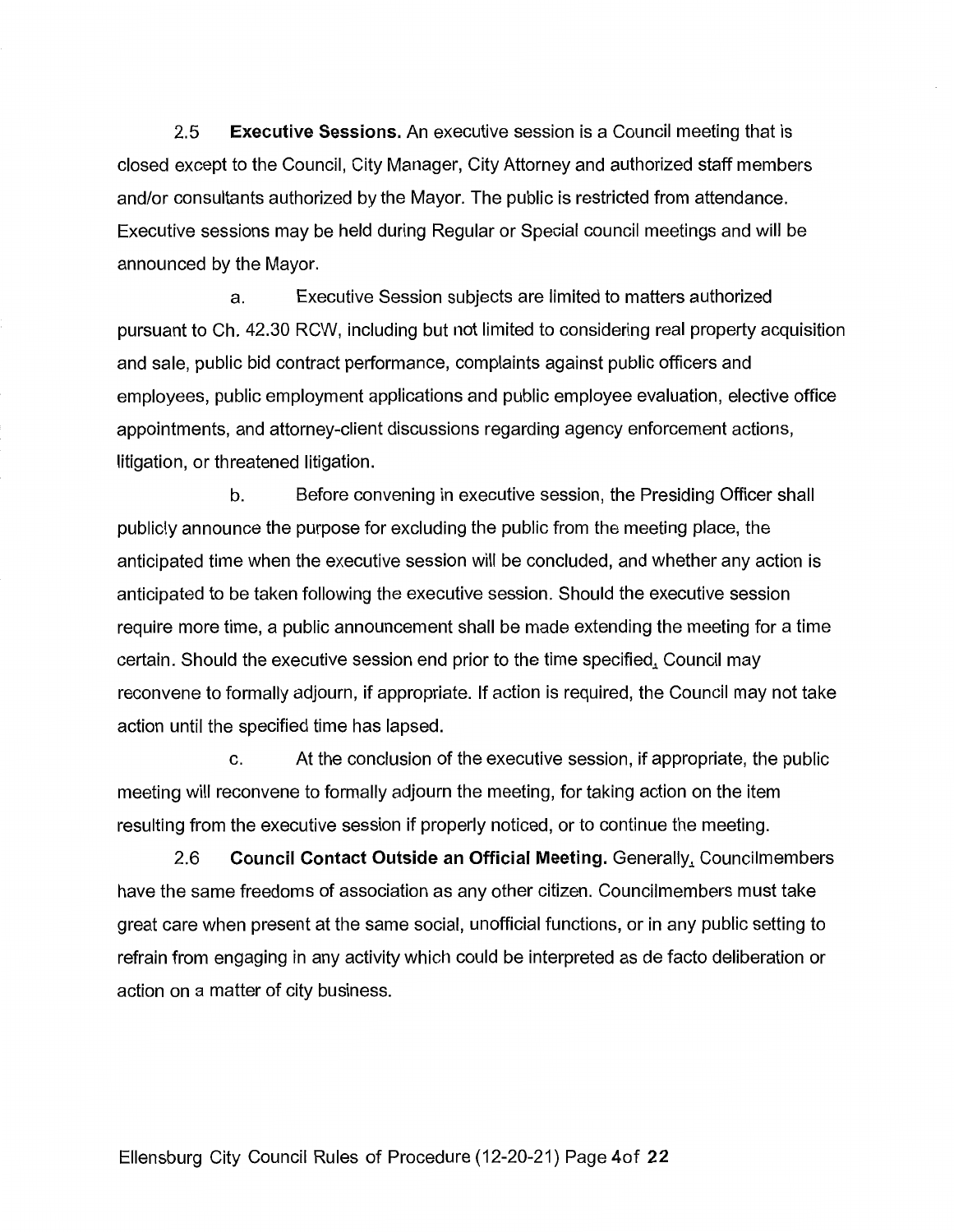## **3. Conduct of Meetings**

3.1 **The Mayor - Election.** The Mayor shall act as the\_presiding officer of the Council and shall be elected biennially at the first meeting of a new Council by the members from their membership, or otherwise when there is a vacancy in the position. The Mayor shall assume the chair immediately after their election. In the absence of the Mayor, the Mayor pro tempore shall act as the presiding officer. In the absence of both the Mayor and Mayor pro tempore, the Council shall elect a presiding officer to preside over the meeting or to act for the Mayor in the Mayor's absence.

3.2 **Call to Order.** The presiding officer shall take the chair precisely at the hour appointed for the meeting and shall immediately call the Council to order. In the absence of the Mayor and the Mayor pro tempore, the City Clerk or their assistant shall call the Council to order, whereupon a temporary presiding officer shall be elected by the members of the Council present. Upon the arrival of the Mayor or Mayor pro tempore, the temporary presiding officer shall immediately relinquish the chair upon the conclusion of the business immediately before the council.

3.3 **Preservation of Order.** The presiding officer shall preserve strict order and decorum at all regular and special meetings of the Council, as set forth by Rules 6 and 7. The presiding officer may request the Sergeant-at-Arms to enforce actions consistent with this rule pursuant to Rule 7.4.

3.4 **Points of Order.** The presiding officer shall determine all points of order, subject to the right of any member to appeal to the Council. If any appeal is taken, the question shall be "Shall the decision of the Presiding Officer be sustained?"

3.5 **Questions to be Stated.** The presiding officer shall state every question coming before the Council, announce the decision of the Council on all subjects and decide all questions of order, subject to, however, te an appeal to the Council, in which event a majority vote of the Council shall govern and conclusively determine such question of order. A roll call vote may be taken on any question.

3.6 **Mayor - Powers.** The Mayor shall vote on all questions with the Mayor's name being called last. The Mayor shall sign all ordinances and resolutions adopted by the Council during their presence. In the event of the absence of the Mayor, the Mayor pro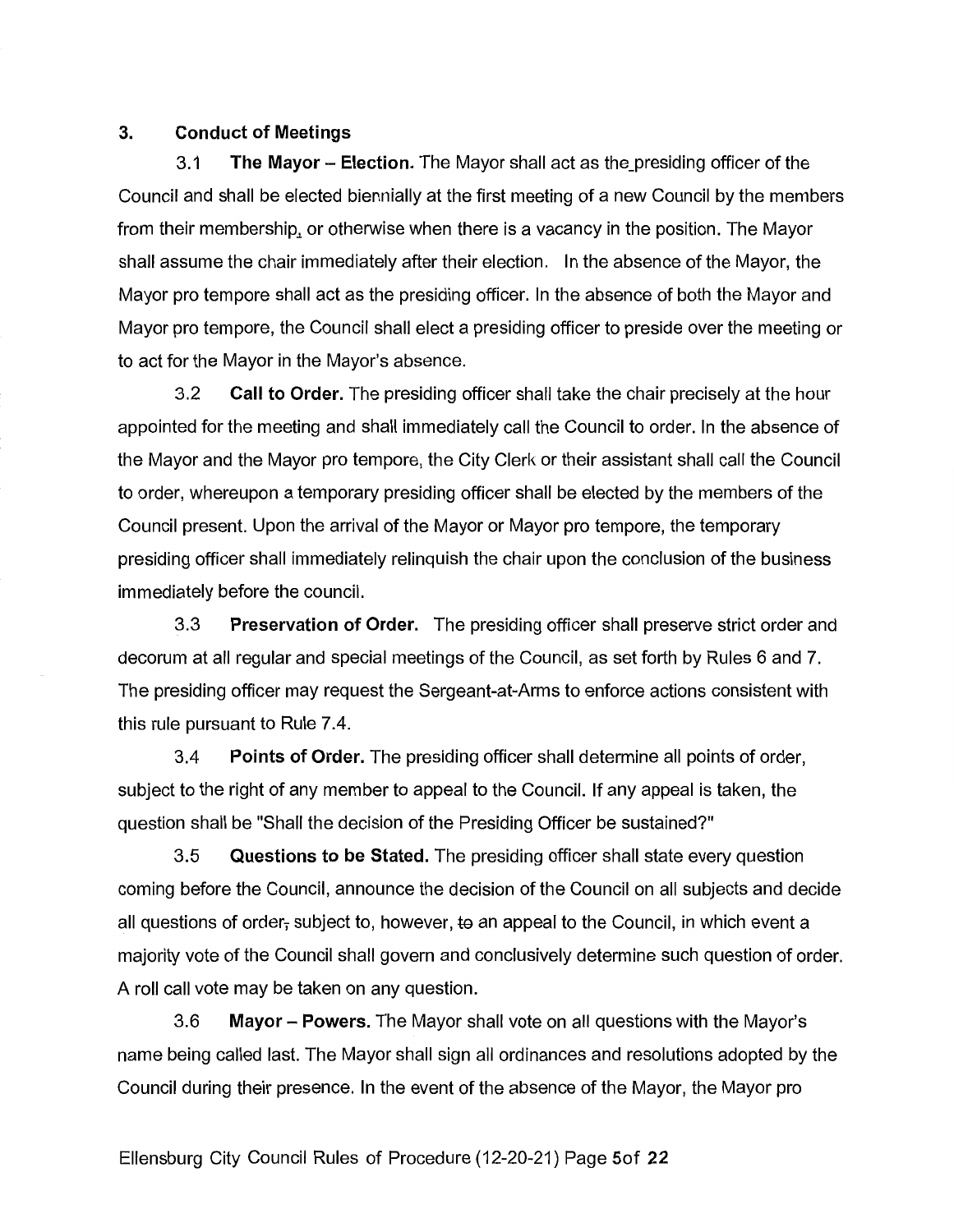tempore or presiding officer shall sign ordinances or resolutions as then adopted.

3. 7 **Reading of Minutes.** Unless a reading of the minutes of a Council meeting is requested by a member of the Council, such minutes may be approved without reading if the Clerk has previously furnished each member with a copy of the minutes.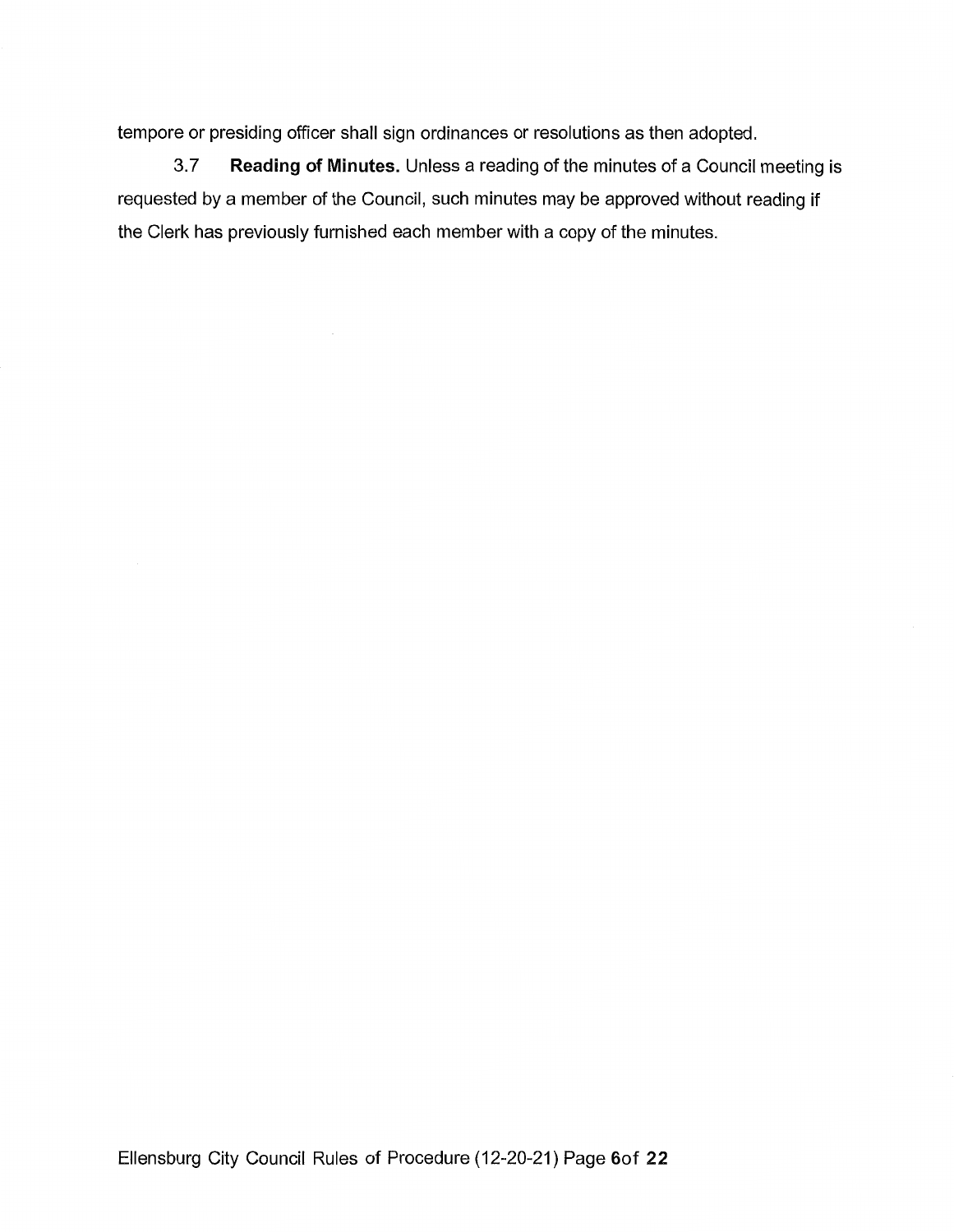**4. Order of Business and the Agenda.** All meetings of the Council shall be open to the public. Promptly at the hour specified herein on the date of each regular meeting, the members of the Council, the City Clerk, City Attorney, and City Manager shall be present for the meeting and the business of the Council shall be taken up for consideration and disposition in the following order:

4.1 Flag Salute.

4.2 Call to Order - Roll Call. The presiding officer calls the meeting to order and will announce the attendance of Councilmembers, indicate any Councilmember who is not in attendance and whether the Councilmember has requested an excused absence. Excused absences will be handled as stated in Rule 1.4.

4.3 Proclamations. A proclamation is defined as an official announcement made by either the City Council or the Mayor.

4.4 Awards and recognitions.

4.5 Approval of regular agenda.

a. The presiding officer may, with the concurrence of the Councilmembers by majority vote, take agenda items out of order. The agenda may be amended upon majority vote of the Councilmembers.

b. Because adoption of any item on the consent agenda, as provided in Rule 4.6, implies unanimous consent, any member of the Council shall have the right to remove any item from the consent agenda. Therefore, prior to the vote on the motion to adopt the regular agenda, the presiding officer shall inquire if any Councilmember, or any member of the public with concurrence of a Councilmember wishes an item to be withdrawn from the consent agenda. If an item is withdrawn, it shall be placed at an appropriate place on the regular agenda for the current or a future meeting, to be followed by a motion to approve the regular agenda, as amended, by the item's removal from the consent agenda.

4.6 Consent agenda. The consent agenda is designed to contain items which are of a routine and non-controversial nature, including, but not limited to the following: minutes from Council, commission, and committee meetings; excused absence requests from Councilmembers; letters of resignation; approval of appropriations; resolutions which do not involve significant policy issues; routine contracts; labor agreements; and certain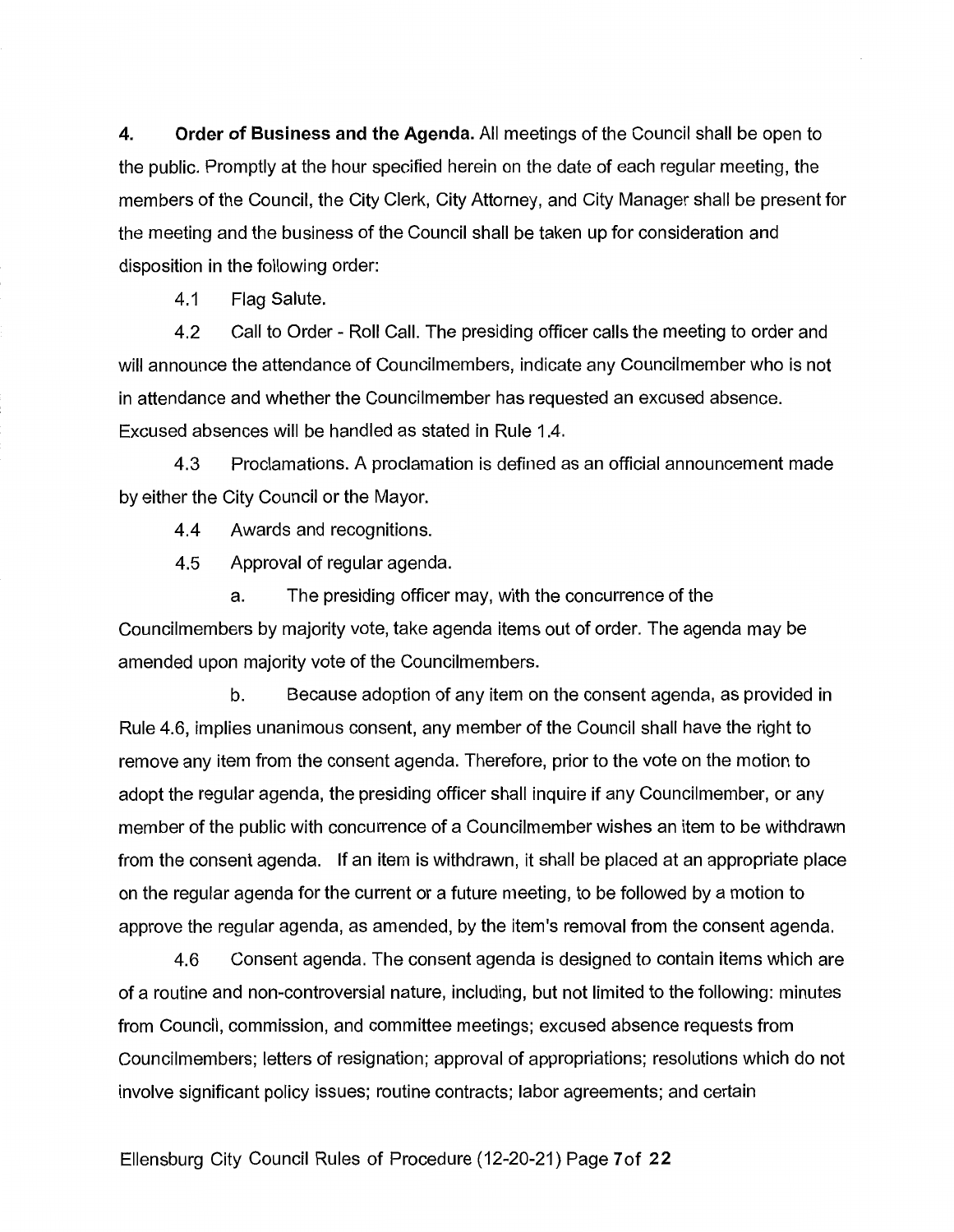administrative actions, such as consideration of banner requests and such other items as may be requested for inclusion by Council or by the City Manager and approved by Council. Any and all items on the consent agenda are approved by single motion and vote of the City Council.

- 4.7 Petitions, protests, and communications.
- 4.8 Citizen comment on non-agenda issues.
- 4.9 Business requiring public hearings.
- 4.10 Introduction and adoption of resolutions and ordinances.
- 4.11 Unfinished business.
- 4.12 New business.
- 4.13 Miscellaneous.
- 4.14 Executive session.

4.15 Adjournment. The presiding officer shall adjourn Council meetings upon the conclusion of the agenda.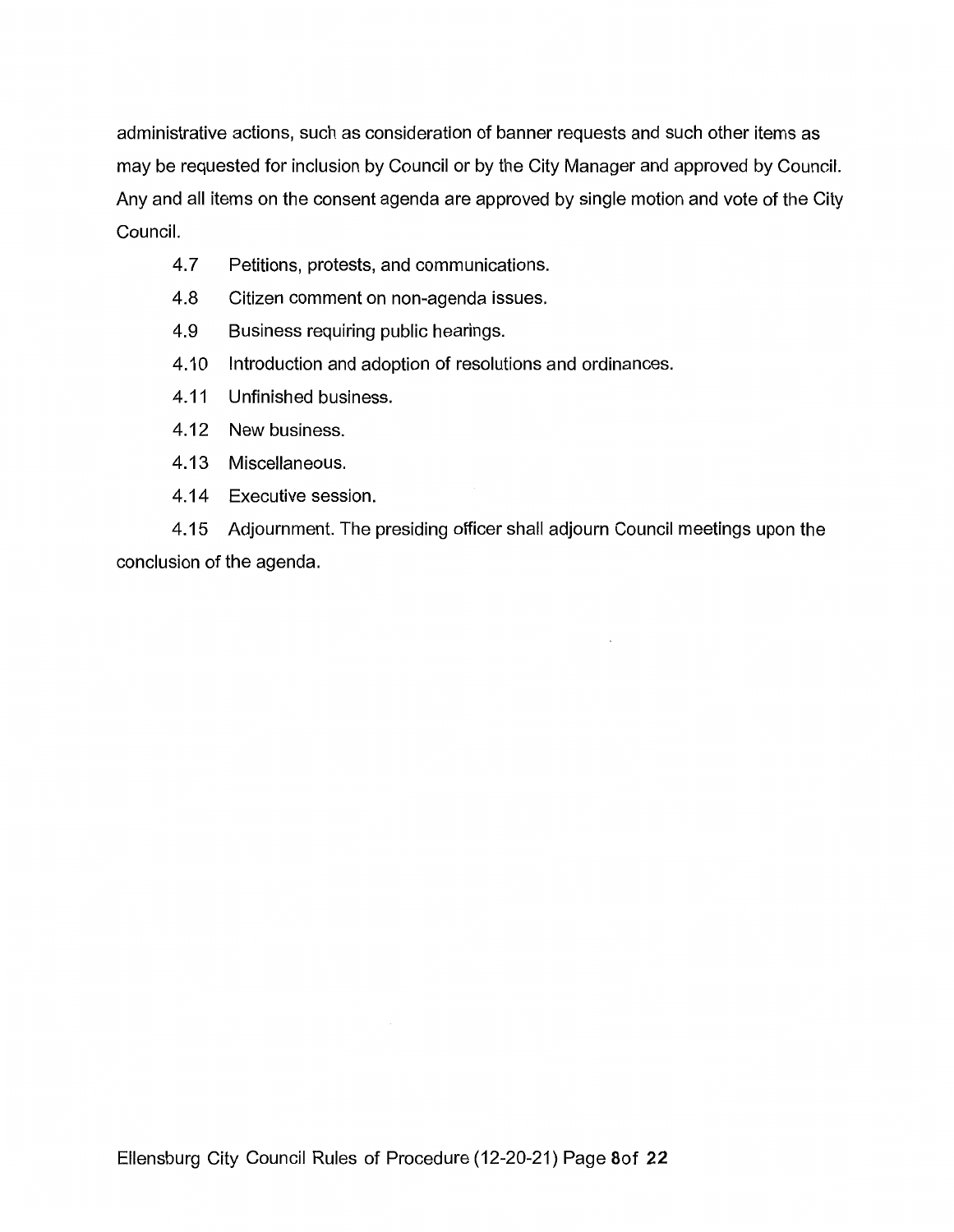## **5. Agenda Preparation**

5.1 **Preparation.** The City Clerk will prepare an agenda packet for each Council meeting and work session specifying the time and place of the meeting and setting forth a brief general description of each item to be considered by the Council. The agenda is subject to review and approval by the City Manager and Mayor (or Mayor pro tempore when acting in the absence of the Mayor), either of whom may add or delete any proposed agenda item for reasons of ensuring council meeting efficiency or for reasons that are in the best interests of the City.

5.2 **Placement of Agenda Items.** An item may be placed on a Council meeting agenda by any of the following methods: 1) approval of the City Manager; 2) approval of the Mayor; 3) upon request of any Councilmember prior to preparation of the agenda; or 4) upon request of any Councilmember and approval by majority vote during the Councilmember Reports portion City Council meetings, in which case the item shall be placed on the agenda for the next regular Council meeting.

5.3 **Completion.** Agenda items will be completed by the appropriate City department staff and submitted to the City Clerk for finalizing by 10 a.m. on the Wednesday prior to the following Council meeting. The "agenda report" form will be used for all items submitted for a meeting agenda of committees, regular or special meetings, and work sessions.

5.4 **Availability.** An agenda shall be prepared and provided to the Council and available to the public on the Thursday prior to each meeting. Public availability shall include posting on the City website, distribution by email to an established mailing list and copies provided in the City Hall and Ellensburg Public Library lobbies.

5.5 **Agenda Retention.** The City Manager will prepare and keep current a calendar of agenda items for all Council regular and special meetings, work sessions, and committee meetings.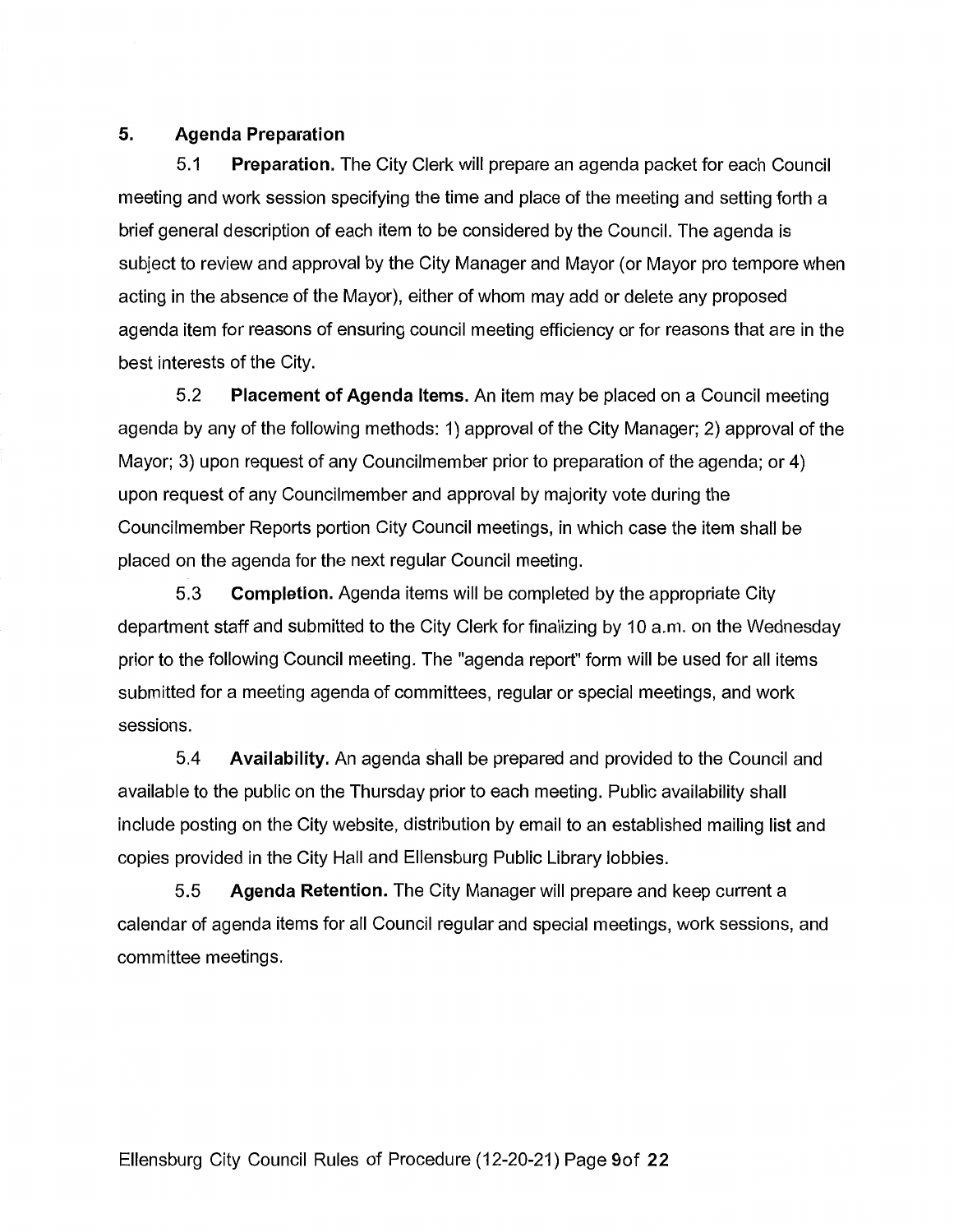#### **6. Comments and Debates of the Council**

6.1 **Rules of Debate.** Presiding Officer May Debate and Vote. The Mayor, or such other member of the Council as may be acting as presiding officer, may move, second and debate from the chair, subject only to such limitations of debate imposed by these rules on all members. Neither the Mayor nor any Councilmember shall be deprived of any of the rights and privileges of a Councilmember by reason of their acting as the presiding officer.

6.2 **Getting the Floor - Improper References to be Avoided.** Every Councilmember desiring to speak shall address the presiding officer and, upon recognition, shall confine their comments to the question under debate, avoiding all personalities and indecorous language.

6.3 **Interruptions.** A Councilmember, once recognized, shall not be interrupted when speaking unless it is to call the Councilmember to order, or as herein otherwise provided. If a Councilmember, while speaking, is called to order, they shall cease speaking until the question of order is determined, and, if in order, the Councilmember shall be permitted to proceed.

6.4 **Courtesy.** All staff and Councilmembers during the discussion, comments, or debate of any matter or issue, shall address their remarks to the presiding officer, be courteous in their language and deportment, and shall not discuss or comment on personalities, or indulge in derogatory remarks or insinuations in respect to any other member of the Council, or any member of the staff or the public, but shall at all times confine their remarks to those facts which are germane and relevant to the question or matter under discussion.

6.5 **Privilege of Closing Debate.** The Councilmember making the motion shall have the privilege of closing the debate.

6.6 **Motion to Reconsider.** A motion to reconsider must be made by a person who voted with the majority on the principal question and must be made at the same or succeeding regular meeting. It may be seconded by any member and may be made at any time and have precedence over all other motions or while a member has the floor and shall be debatable. Nothing herein shall be construed to prevent any member of the Council from making or remaking the same or any other motion at a subsequent meeting of the Council.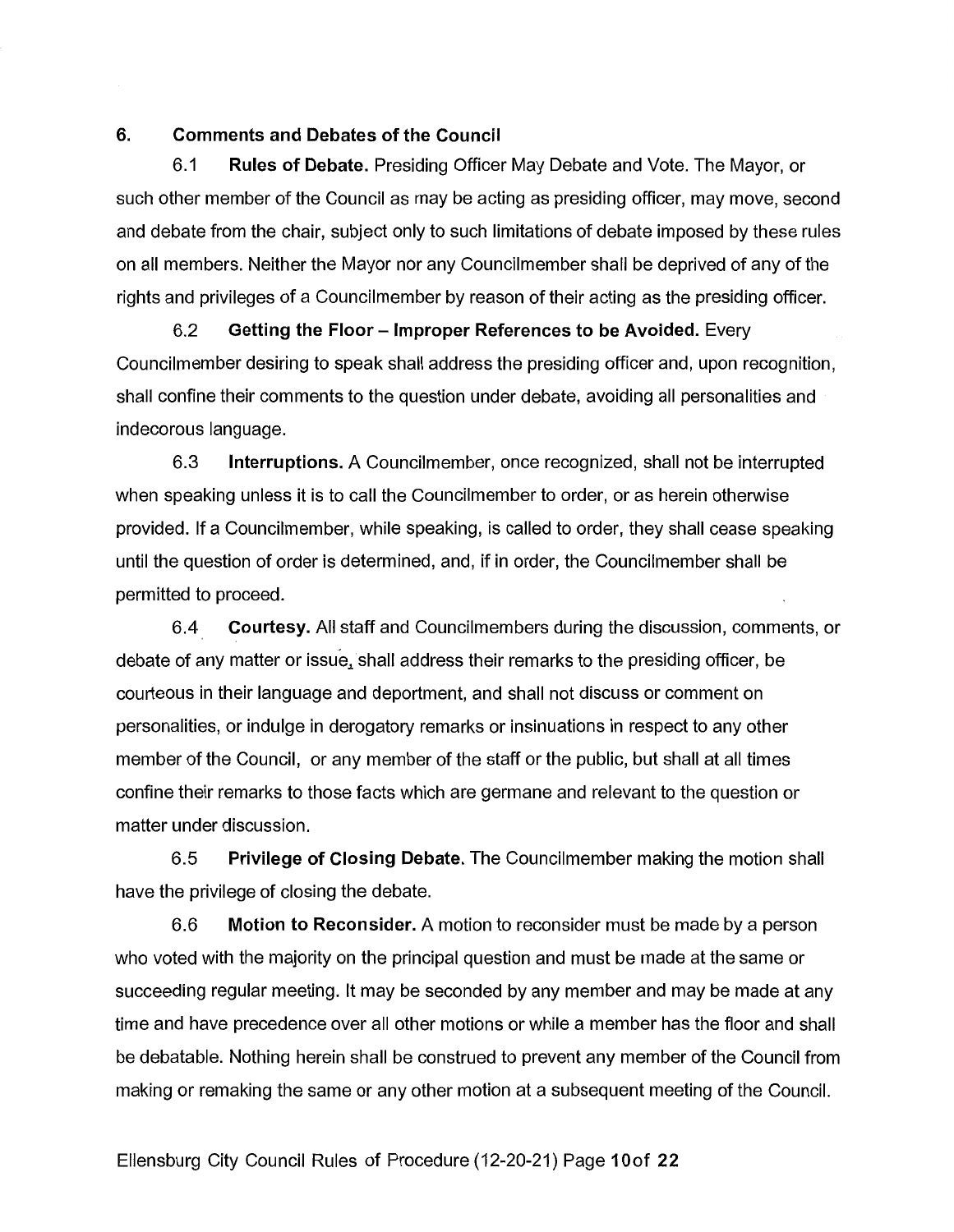## 6. 7 **Remarks of Councilmember - When Entered in Minutes.** A

Councilmember may request, through the presiding officer, the privilege of having an abstract of the Councilmember's statement on any subject under consideration by the Council entered in the minutes. If the Council consents to the request, the statement shall be entered in the minutes.

6.8 **Synopsis of Debate - When Entered in Minutes.** The Clerk may be directed by the presiding officer, with consent of the Council, to enter a synopsis of the discussion on any question coming before the Council into the minutes.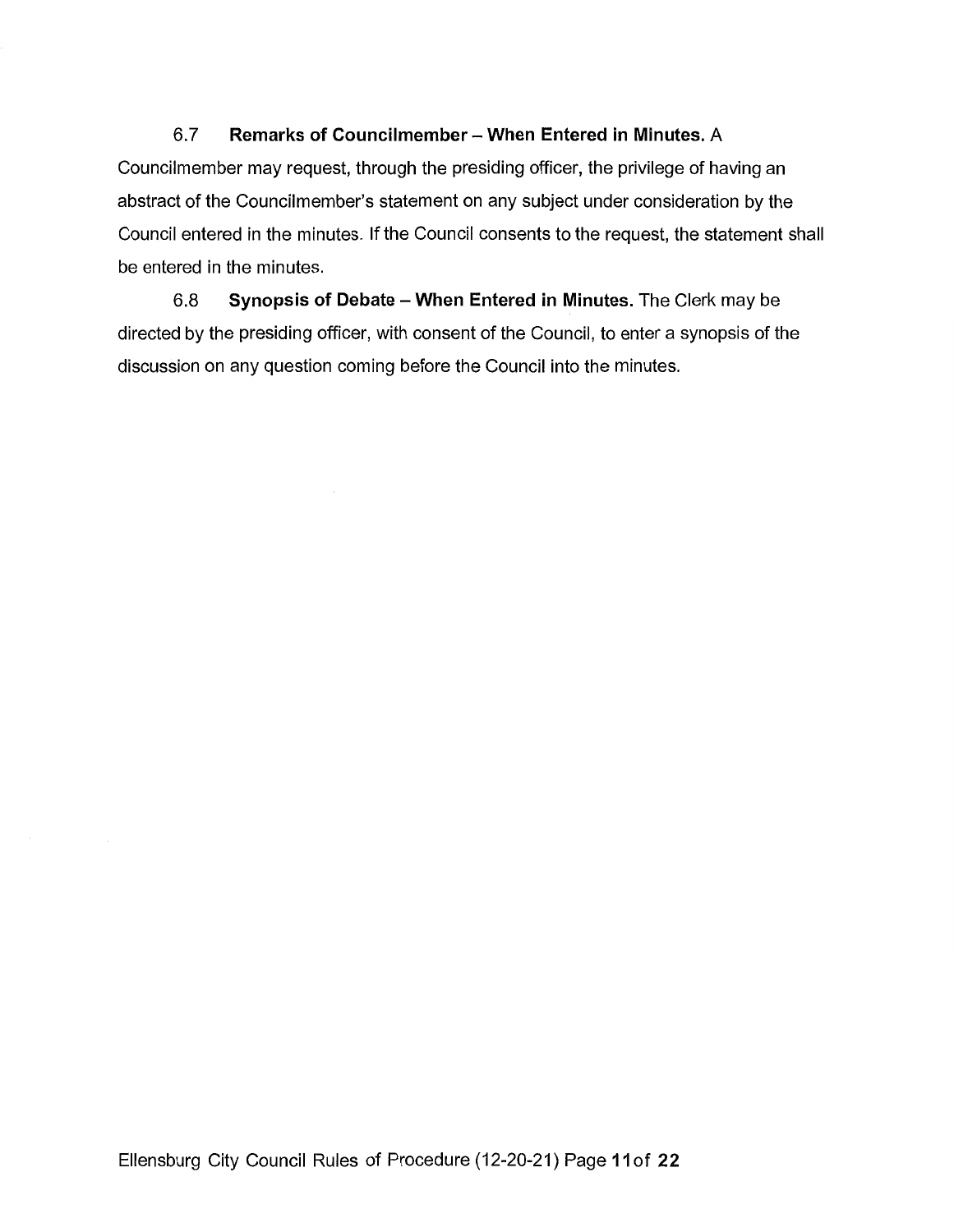#### **7. Duties and Privileges of Citizens**

7.1 **Meeting Participation and Addressing the Council.** Members of the public are welcome at all Council meetings and are encouraged to provide comments and testimony on matters including agenda items, non-agenda items, and public hearings prior to the deliberations of the Council. Any person desiring to address the Council shall adhere to the rules below:

a. Speakers may not identify themselves as candidates for elective public office or make any statements which assist or discuss the campaign of a candidate for elective office or discuss or campaign for or against a ballot proposition.

b. All remarks shall be addressed to the Council as a body and not to any individual member thereof. No question shall be asked of a Councilmember or staff except through the presiding officer.

c. Prior to speaking, members of the public shall first obtain recognition by the presiding officer by raising their hand for in-person attendance and "virtual hand" if remotely attending the meeting, and once recognized shall state their name and address, and whether they are speaking in an individual or representative capacity.

d. When addressing the Council, members of the public are urged to speak in an audible and articulate tone of voice for the record.

7.2 **Public Comment on Matters Before the Council.** Members of the public may address the Council on any matter which concerns the City's business or over which the Council has control during the comment portion of the agenda item subject to the following:

a. Agenda Items.

1. Members of the public may comment on items on the City Council agenda which are not adjudicatory or administrative in nature.

2. Members of the public shall limit their remarks to three (3) minutes unless additional time is granted by the presiding officer.

b. Non-Agenda Items.

1. Members of the public wishing to speak are requested to sign a register maintained by the City Clerk in advance of the Council meeting or raise their "virtual Ellensburg City Council Rules of Procedure (12-20-21) Page 12of 22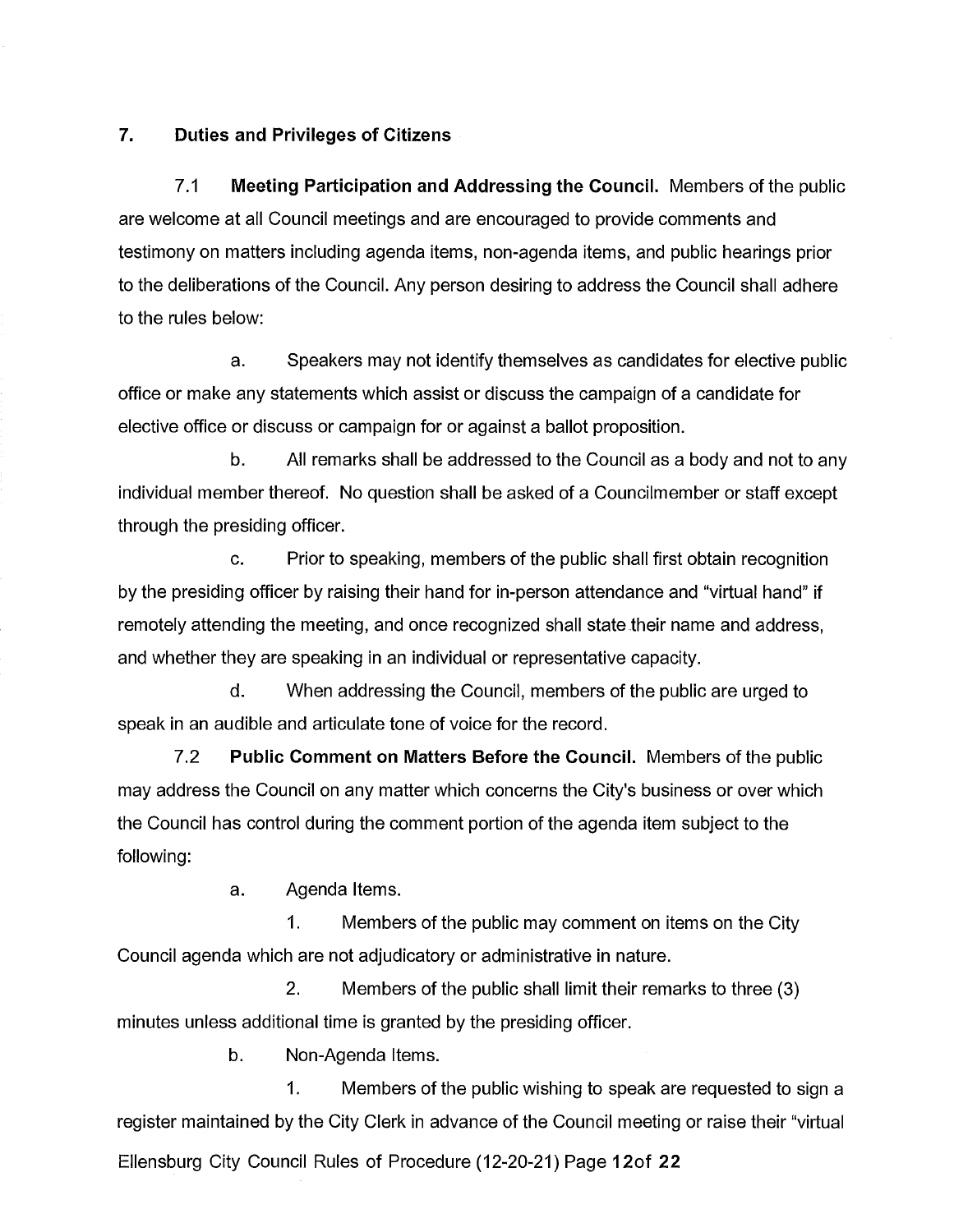hand," as directed, if attending the meeting remotely.

2. Members of the public may address the Council on any matter not on the agenda which concerns the City's business or over which the Council has control.

3. Members of the public shall limit their remarks to three (3) minutes. Time may not be shared between members of the public in order to speak longer than three (3) minutes each.

4. No action will be taken by the Council at the meeting during which the subject is introduced.

c. Public Hearings.

1. For legislative hearings, any member of the public may comment or provide testimony.

2. For quasi-judicial or appeal hearings, comments will be limited to persons who participated in the proceedings prior to the City Council public hearing, as established by the record below.

3. Members of the public shall limit their remarks to five (5) minutes unless additional time is granted by the presiding officer.

d. "Out of Order" Comments and Enforcement. Any person engaging in conduct that disrupts, disturbs or otherwise impedes the orderly conduct of the Council meeting, including but not limited to: unduly repetitive or irrelevant remarks; use of intimidating, threatening, or abusive language; disobedience of an order to be seated or to discontinue further comments; and/or engaging in violent behavior, will be deemed out of order and may, at the discretion of the presiding officer or upon a majority vote of the Council, be removed from the Council Chamber and/or have the person's virtual microphone muted.

7.3 **Written Communications.** Interested parties, or their authorized representatives, may address the Council through written communications, including email, in regard to matters under discussion. Communication should be directed to the City Clerk or to Councilmembers directly.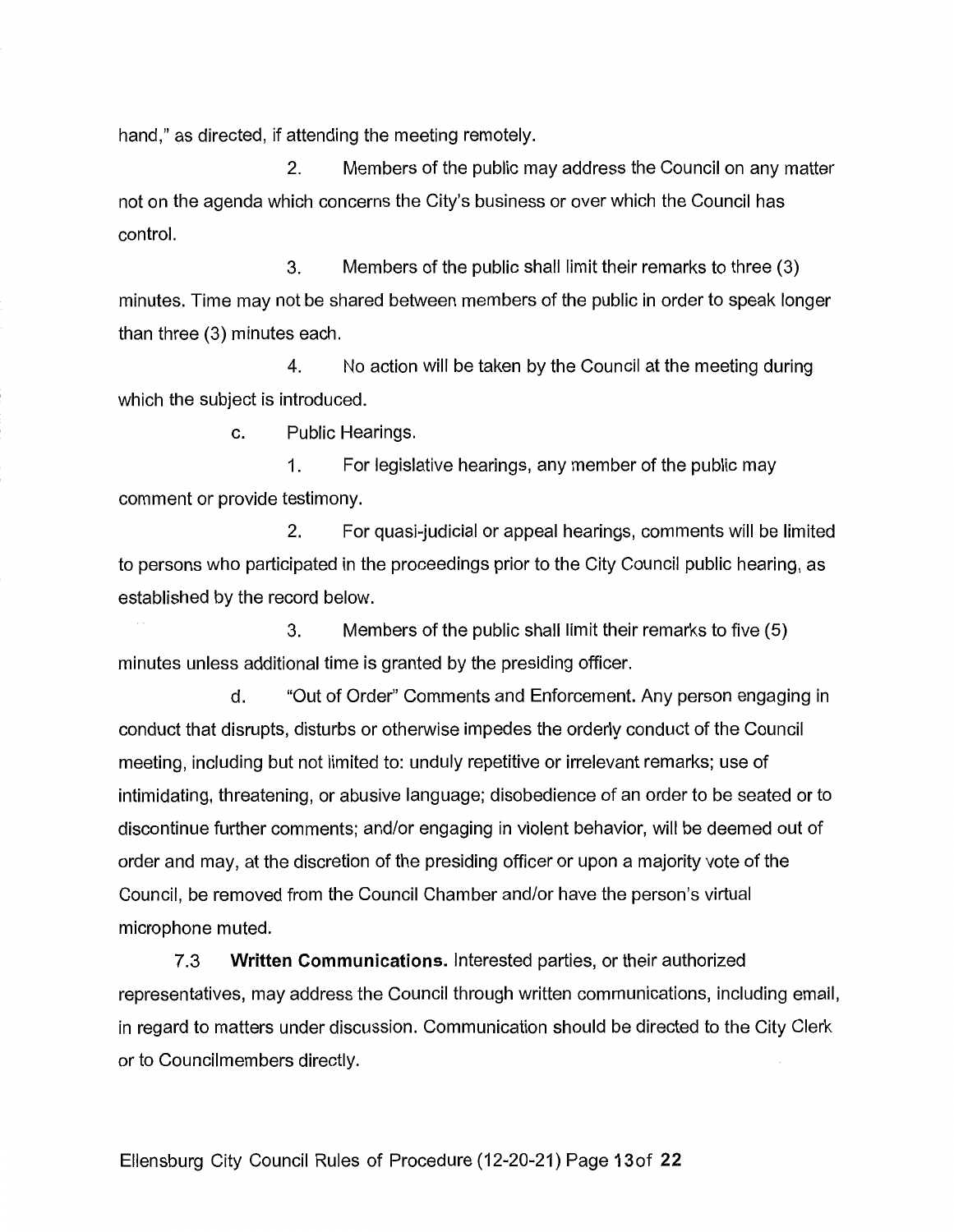7.4 **Designation of Sergeant-at-Arms.** The presiding officer may designate the Chief of Police or such member of members of the Police Department as a Sergeant-at-Arms for the purpose of maintaining order and decorum at Council meetings. The Sergeant-at-Arms shall carry out all orders and instructions given by the presiding officer for the purpose of maintaining order and decorum at the Council meetings.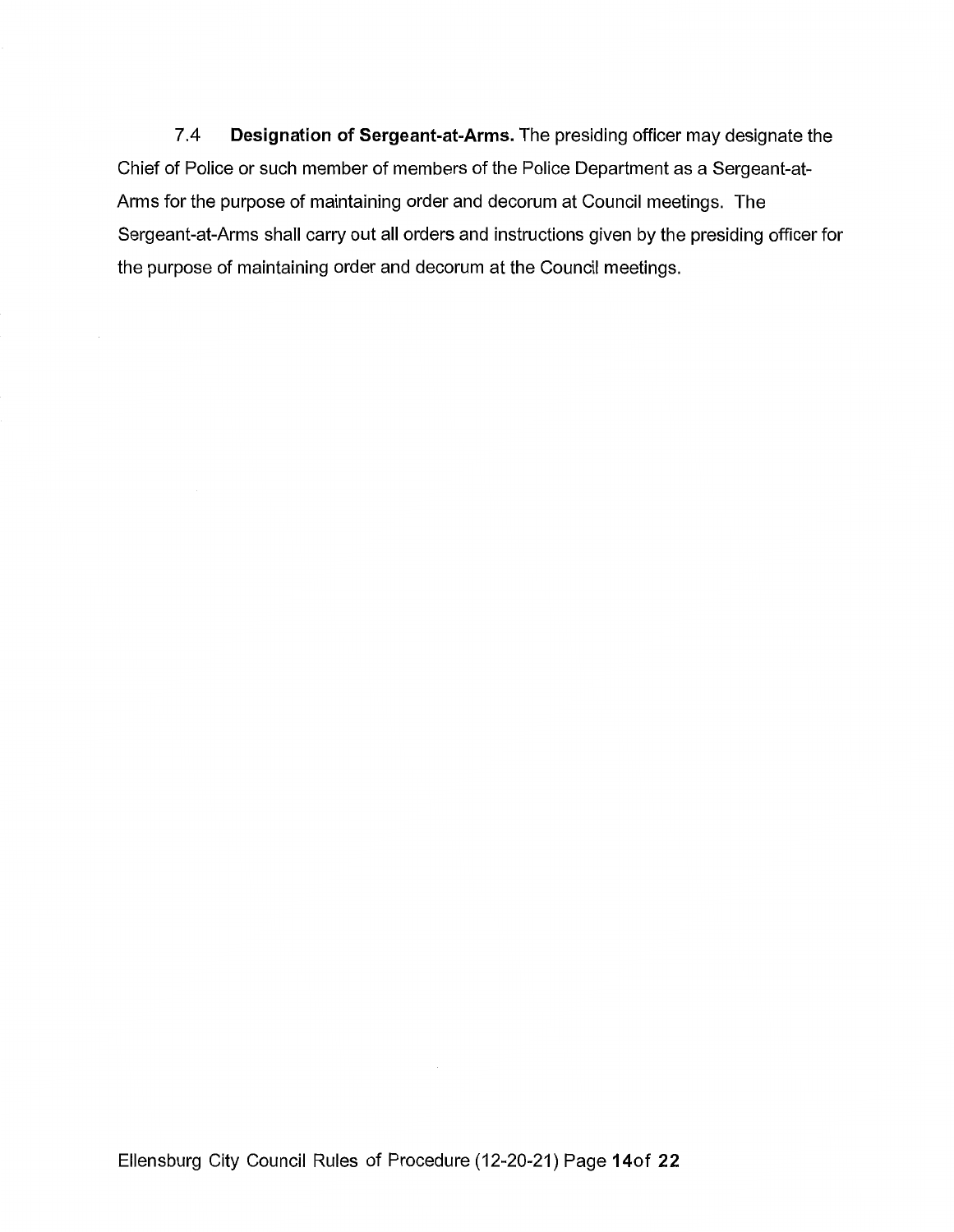**8. Council Actions.** The following actions may be considered at Council meetings:

8.1 **Ordinances.** "Ordinances" are legislative acts or local laws. They are the most permanent and binding form of Council action and may be changed or repealed only by a subsequent ordinance.

8.2 **Resolutions.** "Resolutions" are adopted to express Council policy or to direct certain types of administrative action. They have the same effect as a motion, but in a written form. A resolution may be changed by adoption of a subsequent resolution.

8.3 **Proclamations.** "Proclamations" are issued solely under the Mayor's authority. It is not required that they be read or presented at a Council meeting.

8.4 **Motions.** "Motions" are official Council actions which do not require prior documentation in writing. They often are the Council authorizing action (e.g., signing an agreement by the Mayor) or to provide direction to staff to prepare an item for future consideration.

8.5 **Protests of Council Action.** Any Councilmember shall have the right to have the reasons for their dissent from, or protest against, any action of the Council entered in the minutes.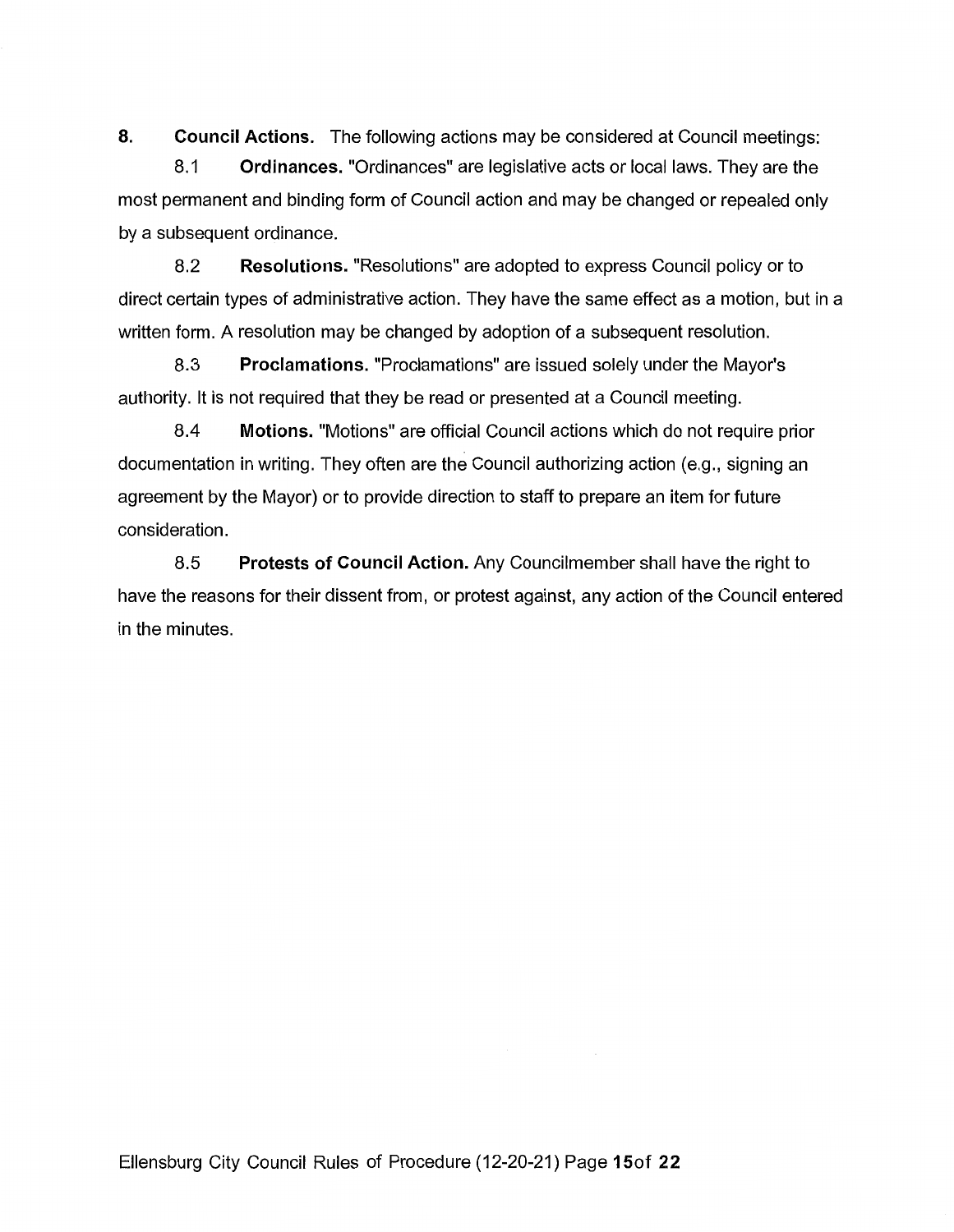#### **9. Ordinances, Resolutions and Motions.**

9.1 **Preparation of Ordinances.** All ordinances shall either be prepared by the City Attorney or submitted to them for review prior to presentation to the Council.

9.2 **Prior Review by Administrative Staff.** All ordinances and contract documents shall, before presentation to the Council, have been approved as to form and legality by the City Attorney and shall have been reviewed for administration by the City Manager or the Manager's authorized representative, where there are substantive matters of administration involved.

## 9.3 **Introducing for Passage or Approval.**

a. Ordinances, resolutions, and other matters or subjects requiring action by the Council must be introduced and sponsored by a member of the Council; provided, however, such items may be presented to the Council by the City Manager or City Attorney, or such City staff as may be designated by the City Manager. Any Councilmember may assume sponsorship of an item of business submitted by the City Manager or City Attorney by moving that it be introduced; otherwise, the item shall not be considered.

b. No ordinance shall be put on its final passage on the same day on which it was introduced unless this rule is waived as provided by Rule 9.7 and not otherwise prohibited by state law from final passage in a single meeting. Where such a motion to waive this Rule 9.3(b), as provided in Rule 9.7, is approved, the ordinance may then be adopted through a single reading followed by a roll call vote.

c. All ordinances shall have two separate readings, each of which readings may be accomplished by a reading of the title paragraph only: provided, however, any or all of the readings may be required to be accomplished by a reading of the full text of the proposed ordinance if the rules are waived as provided by Rule 9.7 to require such readings of the full text. When such a reading of the full text is required, upon a vote of a majority of the Council members present, it shall not be necessary to read excessive detail set forth in a particular ordinance, including but not limited to legal descriptions of land areas, and in lieu thereof an oral statement summarizing the contents so omitted may be made by the presiding officer, or by the City Clerk or other recording secretary if so directed by the presiding officer.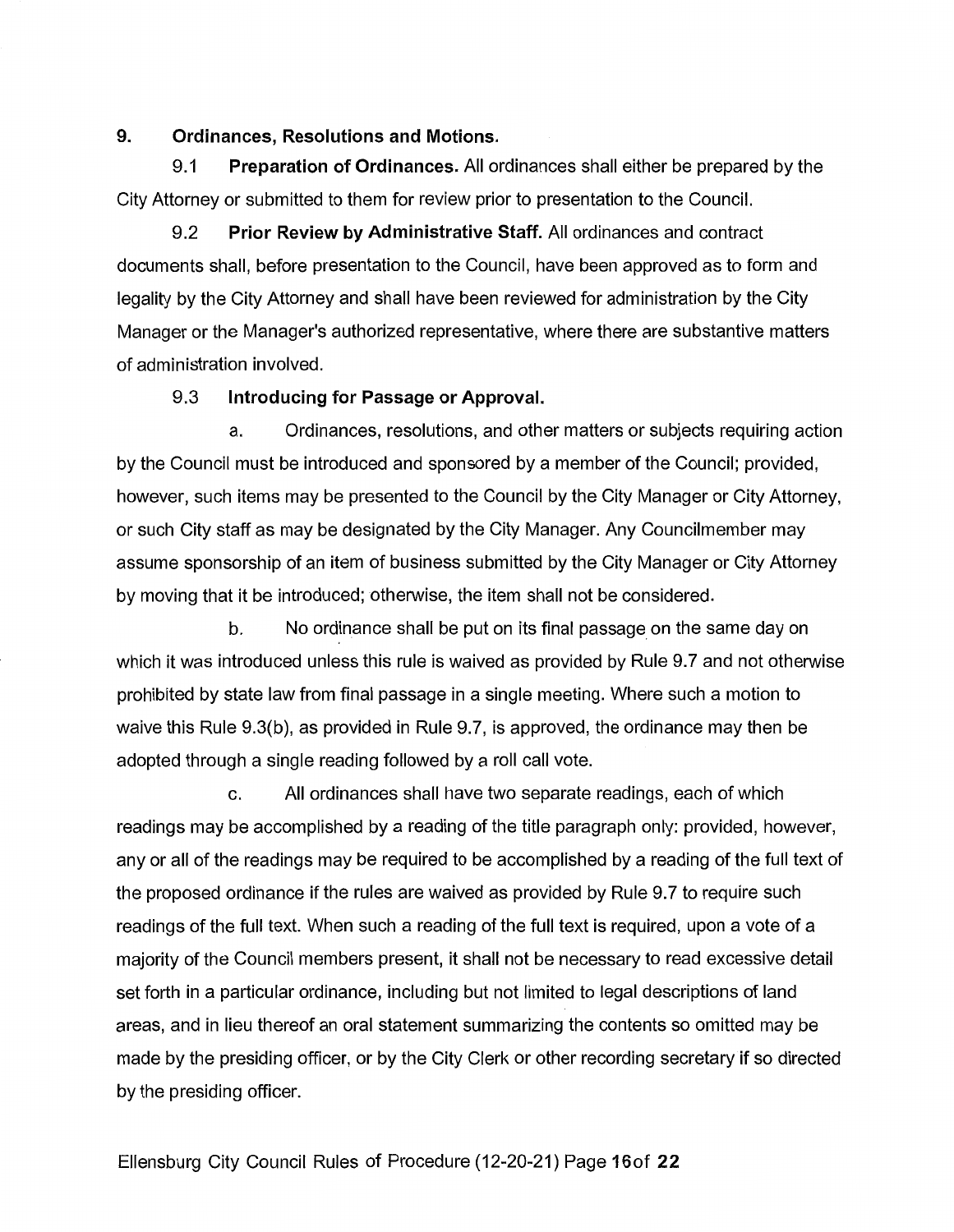d. No ordinance shall relate to more than one subject and that subject shall be clearly summarized in its title paragraph. No ordinance or section thereof, or City Code section, shall be amended unless the title paragraph of the amendatory ordinance indicates that the ordinance, or a part thereof, is amendatory.

e. The vote on amendments to a proposed ordinance may occur at any time prior to its final adoption; provided, that in the case of any ordinance which under state law cannot be adopted at the same meeting in which it is introduced, the ordinance as amended shall not be finally voted upon until the next regular council meeting.

f. All ordinances introduced for the purpose of amending, in whole or in part, any existing City Code title, chapter, section, or subsection, shall state the number of such provisions, together with a reference to the ordinance or ordinances and the sections thereof from which the code provisions were most recently codified. Any such amendatory ordinances shall state how the pertinent City Code provisions shall be amended to read thereafter, and any so stated amended language of any such code provisions shall be deemed and shall constitute sufficient compliance with any other statutory or ordinance requirement that all ordinances, or sections or subsections thereof be set forth in full.

9.4 **Resolution.** A resolution may be approved on the same day it is introduced. While it is not necessary to have the title of a resolution read aloud, Council may invoke the two reading procedures described above to facilitate public understanding and/or comment on the resolution. If Council invokes the two reading procedures, a Councilmember may request that the entire resolution or certain sections be read, and such request shall be granted, and the City Clerk shall read as requested.

#### 9.5 **Voting and Motions.**

a. Consensus Voice Votes. When a formal motion is not required on a Council action or opinion, a consensus voice vote will be taken except that any Councilmember may require the vote of each Councilmember be recorded. The presiding officer will state the action or opinion. The Council as a group will indicate concurrence or non-concurrence. Silence of a Councilmember during a voice vote shall be recorded as a vote with the prevailing side, except where such a Councilmember abstains because of a stated conflict of interest or appearance of fairness.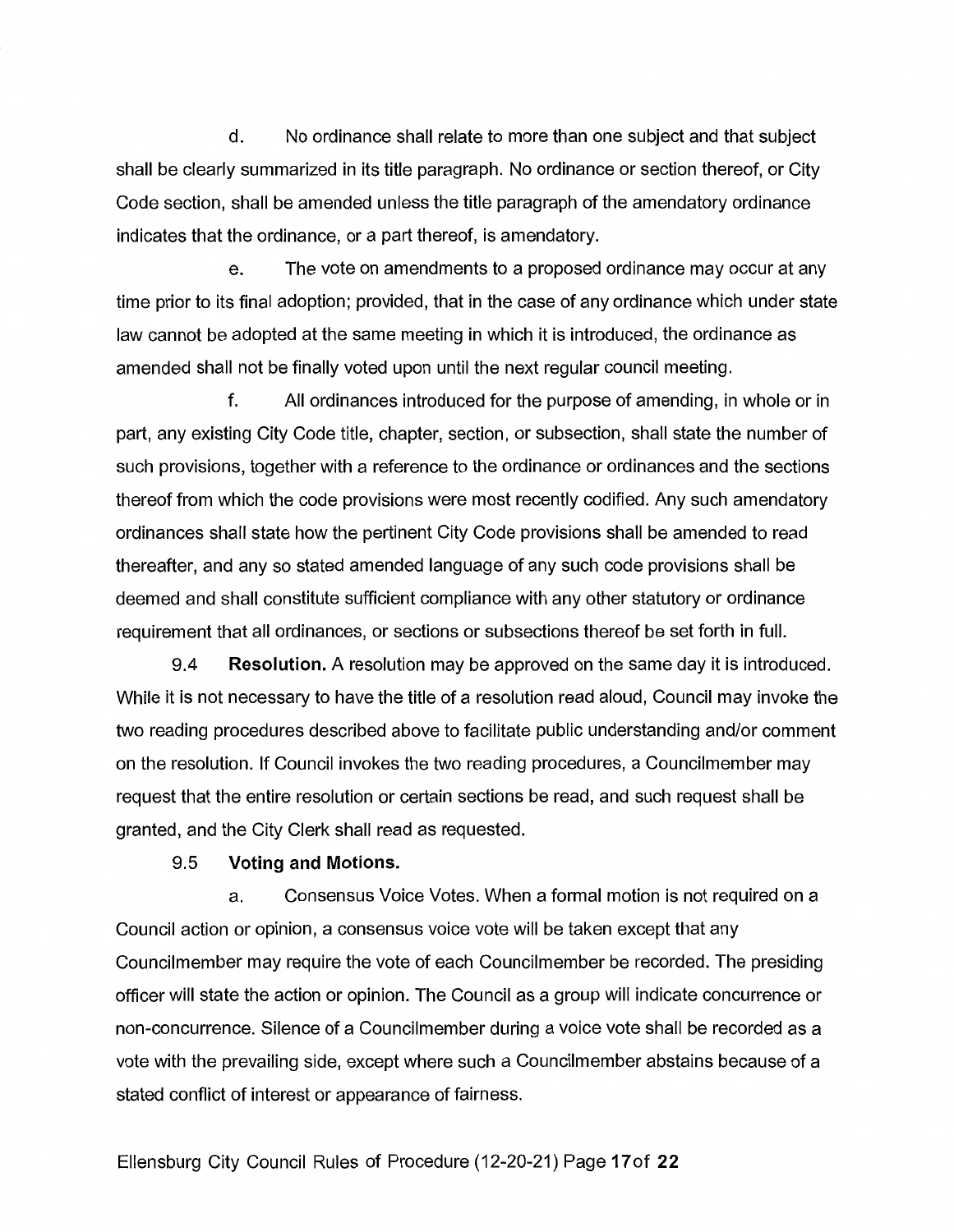b. Motions. No motion shall be entertained or debated until duly seconded and announced by the presiding officer. The motion shall be recorded and, if desired by any Councilmember, it shall be read by the Clerk before it is debated and, by the consent of the Council, may be withdrawn at any time before action is taken on the motion.

c. Votes on Motions. Each member present shall vote or abstain on all questions put to the Council except on matters in which the Councilmember has a conflict of interest. If a conflict of interest exists, such member shall disqualify themself prior to any discussion of the matter and shall leave the Council Chambers. A roll call vote shall be taken on the adoption of all ordinances and on motions to suspend rules. The order of voting shall be alphabetically according to the surnames of the Council members, except that the presiding officer shall vote last.

d. Abstention from Vote. Any Councilmember who abstains from voting will not have their abstention counted or tallied with the votes of the Council on the question or matter under consideration, which must pass by a majority of those Councilmembers who voted.

9.6 **Filing with Clerk.** All reports, petitions, ordinances and resolutions shall be filed with the Clerk and entered into the minutes.

9.7 **Waiver of Rules/Effect.** Except as otherwise provided by law, any rule established by this chapter may be waived upon an affirmative vote of five members of the City Council. No action taken by a Councilmember or by the Council, which is not in compliance with these rules but which is otherwise lawful, shall invalidate such Councilmember's or Council action, or be deemed a violation of the oath of office, misfeasance or malfeasance. These rules do not grant rights or privileges to members of the public or third parties.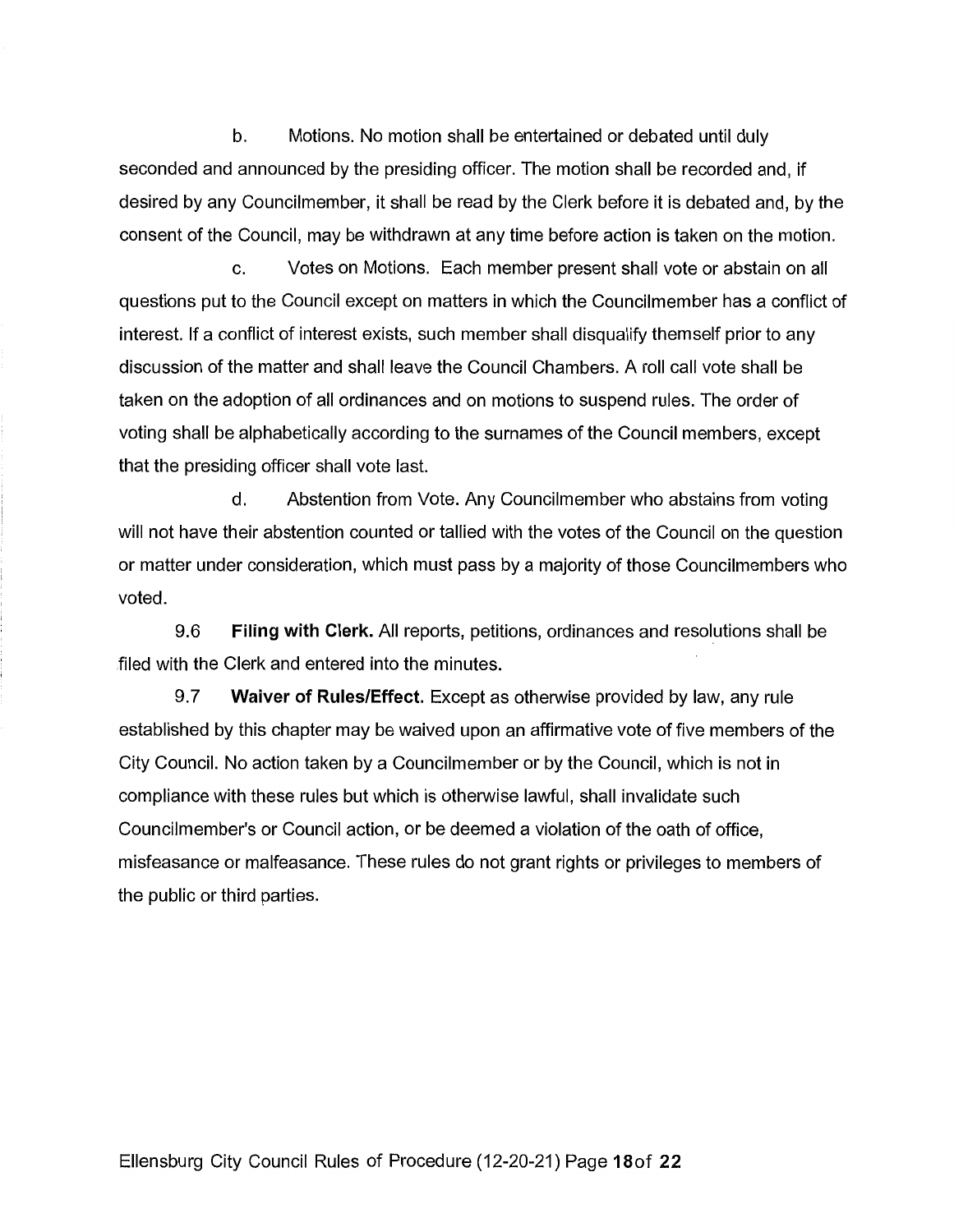**10. Creation of Committees, Boards and Commissions.**

10.1 **Citizen Committees, Boards and Commissions.** The Council may create committees, boards and commissions to assist in the conduct of the operation of city government with such duties as the Council may specify consistent with the Ellensburg City Code.

10.2 **Types of Committees.** There shall be three types of committees in the City of Ellensburg:

a. Standing Committees. Such committees are established to conduct business delegated by the legislative body and may be authorized by either state statute or city ordinance. An example would be the Utility Advisory Committee.

b. Citizen Advisory Committees. Such committees are formed to promote citizen participation on a particular subject and provide guidance on community views on a subject.

c. Special Committees. All special committees shall be appointed by the presiding officer, unless otherwise directed by the Council.

10.3 **Membership and Selection.** Membership and selection of members shall be as provided by the Council if not specified otherwise in the Ellensburg City Code or state law. The Mayor makes all other appointments, subject to confirmation by the City Council, at an open public meeting. No committee so appointed shall have powers other than advisory to the Council or to the Mayor except as otherwise specified in the Ellensburg City Code or state law. City Council seeks to create diverse and inclusive committees, boards and commissions, and strives to ensure that such committees, boards and commissions are representative of the entire Ellensburg community.

## 10.4 **Attendance.**

a. An aggregate of five absences for any committee, board or commission member per calendar year will be permitted. An excess of five unexcused absences may results in the member forfeiting the member's office, subject to the provisions of Rule 10.5.

b. No more than three consecutive member unexcused absences from regularly scheduled meetings will be permitted, with any excess absences resulting in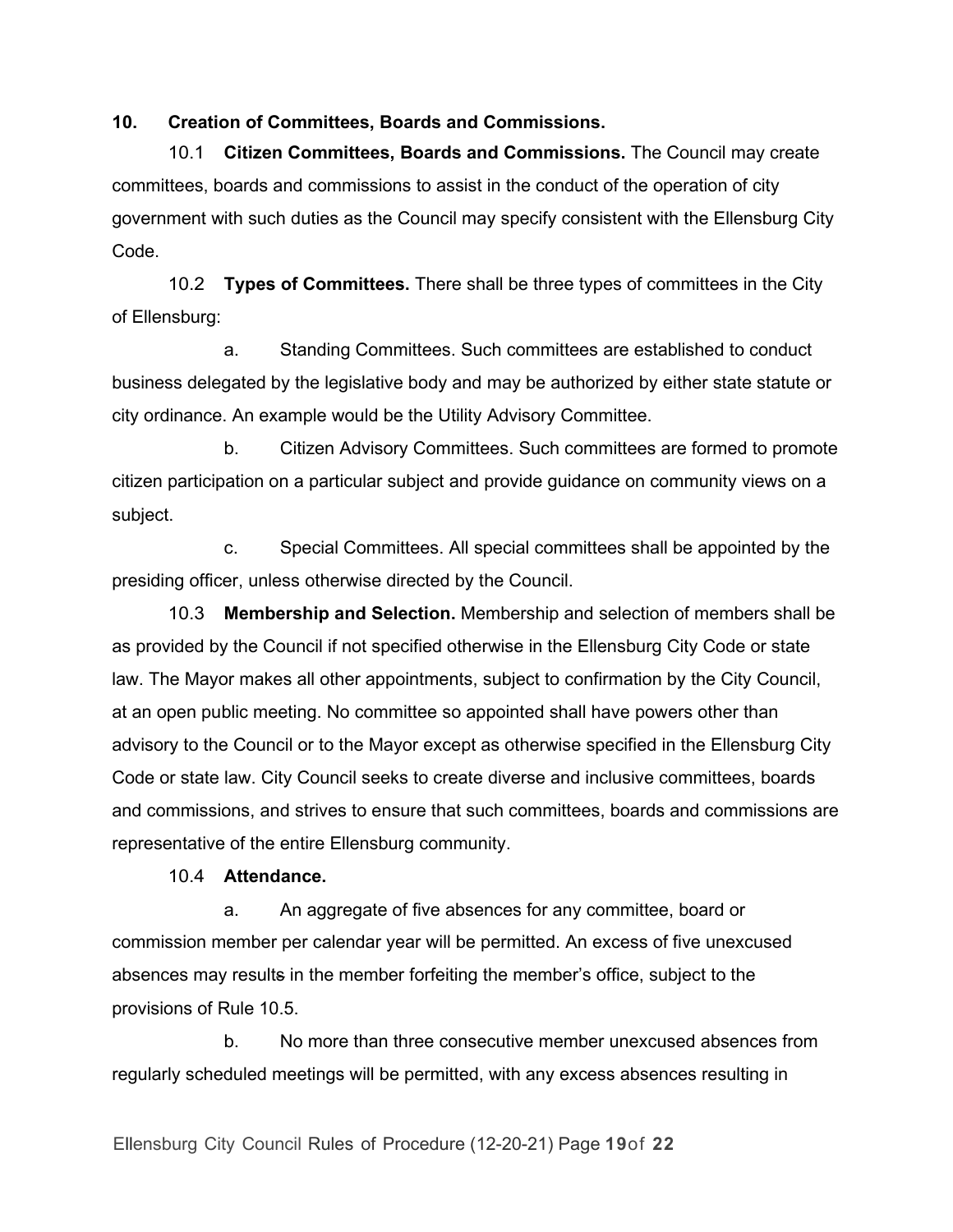potential forfeiture of office, subject to the provisions of Rule 10.5, unless such consecutive absences are excused by the board or commission in an open public meeting.

10.5 **Removal of Members of Committees, Boards and Commissions.** A committee, board or commission may, by majority vote, recommend to the city council that an appointed member be removed for reasons stated in Rule 10.4 or any other reasonable grounds that include, but are not limited to inefficiency, neglect of duty, or an unlawful act. Council shall consider the recommendation as provided in ECC 1.12.060.

10.6 **Formal Reports of Committee, Boards and Commission.** All committees, boards and commissions shall make their formal reports in writing.

10. 7 **Hybrid Meetings.** Unless otherwise prohibited by legislative or governor's proclamation/order, or other emergency order, all committee, board and commission meetings shall be held both in-person at a City-owned facility and hosted remotely through videoconferencing technology. Committee, board and commission members shall be allowed to any meeting remotely as provided in ECC 1.12.100.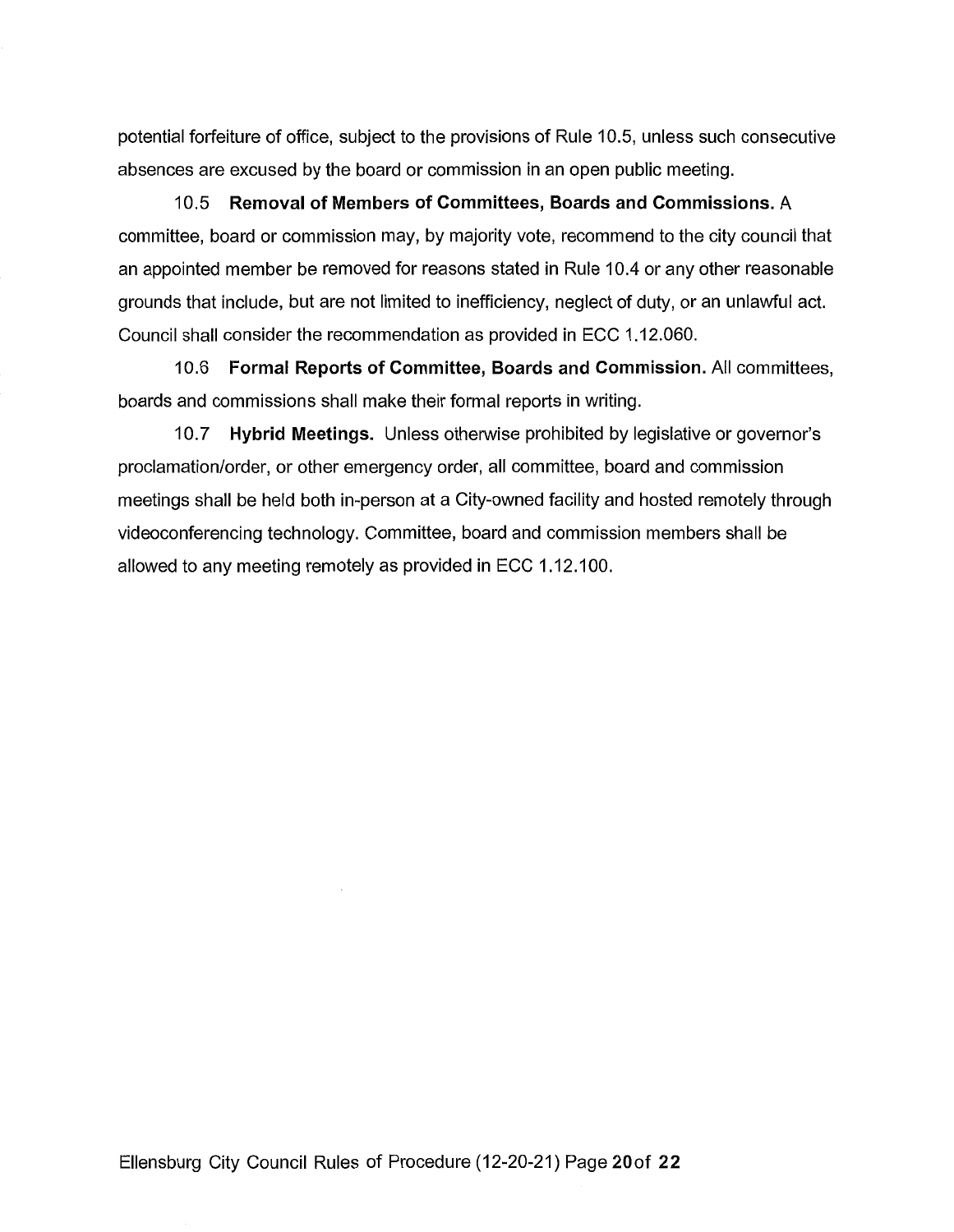#### **11. Internet & Electronic Resources - Equipment Use.**

11.1 **Policy.** It is the policy of the City Council that Internet and electronic resources equipment use by Councilmembers shall conform to and be consistent with the requirements of City of Ellensburg Personnel Policies Manual Section 9.6, "COMPUTER SYSTEM, INTERNET AND E-MAIL USE POLICIES," adopted hereby and incorporated herein by this reference.

11.2 **Use of Electronic Communication and Internet during Council Meetings.**  Councilmembers will avoid accessing, responding to, or sending any electronic message (text, e-mail, instant message, social media etc.) during Council meetings, whether such communication involves a citizen or other Councilmember. Such communication could be construed as inviting or receiving public comment, or engaging in a non-public discussion, regarding Council business, which should be conducted in an open meeting. Likewise, Councilmembers will avoid any browsing of the Internet of non-City business during Council meetings in order that Council's full attention can be given to the topic at hand.

11 .3 **Public Records.** All letters, memoranda, interactive computer communication or other forms of electronic communication involving City Councilmembers and members of advisory boards and commissions, the subject of which relates to the conduct of government or the performance of any governmental function, with exceptions stated by the Public Records Act (Ch. 42.56 RCW), are public records.

11.4 **Open Public Meetings.** In most cases, the Washington Open Public Meetings Act (OPMA) applies to electronic communications, which can include e-mail, instant messaging, texting or other methods that allow electronic interaction. Interactive email or text discussions among a quorum of a governing body, whether shared concurrently or serially, regarding a matter which will come to the body for a vote is a "meeting" under the OPMA. The same result would apply to an interactive discussion among a quorum of Councilmembers conducted in any electronic format. Further, electronic communication should not be used to form a collective decision of the Council.

11.5 **Public Records and Open Public Meetings Act Training.** All newly elected or appointed Councilmembers shall complete basic training in public records and the Open Public Meetings Act (OPMA) within 90 days of taking the oath of office. Refresher